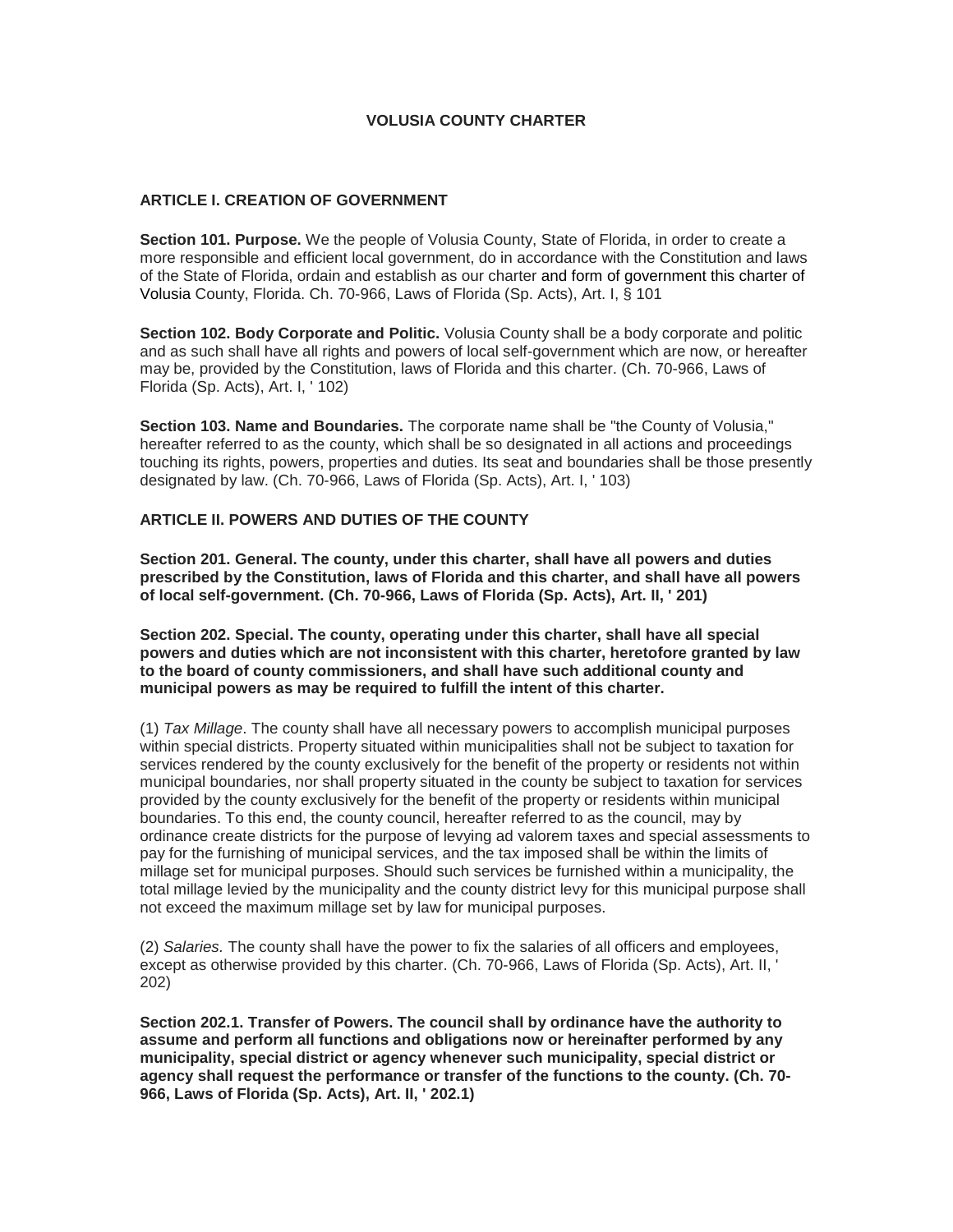**Section 202.2. Security of Citizens' Property Rights. In order to secure to the citizens of the county protection against unlawful taxes, improper use of public property or taxing power, and abuse of the environment, the county shall have the duty to defend and enforce the following rights, and shall have the power to investigate violations of these rights within the county and by ordinance, or by civil or criminal legal action where appropriate, to prevent:**

(1) *Imposition of unlawful taxes*. The county shall prevent the imposition of any tax within the county in excess of the limitations imposed by Article VII, Section 9, of the Florida Constitution or by the laws of Florida.

(2) *Improper use of public property or taxing power*. The county shall prevent the use of public property or taxing power for the benefit of private individuals, partnerships or corporations, in violation of the restrictions imposed by Article VII, Section 10, of the Florida Constitution, or by the laws of Florida.

(3) *Abuse of the environment*. The county shall prevent the development or use of land or the commission of other acts by persons, partnerships or corporations which will tend to destroy or have a substantially adverse effect on the environment of the county. Such destruction or adverse effects may include any or all of the following.

(a) Pollution of the air, land or water by foreign substances, including noxious liquids, gases or solid wastes.

(b) Pollution of the air, land or water by the creation of potentially harmful conditions therein, including the creation of unnecessarily injurious heat, noise or odor. (Ch. 70-966, Laws of Florida (Sp. Acts), Art. II, ' 202; Res. No. 86-136, Amend. No. 1, 9-18-86)

#### **Section 202.3. Volusia Growth Management Commission.**

There is hereby created the Volusia Growth Management Commission (hereafter commission). The commission shall have the power and the duty to determine the consistency of the municipalities' and the county's comprehensive plans and any amendments thereto with each other. The commission may perform such other directly related duties as the commission from time to time deems necessary.

The determination by the commission shall be binding on the submitting government. No plan, element of a plan, or amendment of a plan adopted after the date this article becomes law shall be valid or effective unless and until such plan, element of a plan, or amendment has been reviewed by the commission and has been certified as consistent. The review of any such determination of the commission shall be by certiorari.

The commission shall be composed of voting and non-voting members. There shall be one voting member from each municipality within the county and five voting members from the unincorporated area of the county. The appointment of each voting representative shall be made by the governing body of each respective jurisdiction. The Volusia County School Board, the St. Johns River Water Management District, and the Volusia County Business Development Corporation shall each designate one non-voting member to serve on the commission. The term of office of the commission members shall be fixed by the Rules of Procedures of the commission but shall not exceed four years.

Each voting member shall have a weighted vote. Each municipality represented shall have a vote equal to the percentage of its population with the overall county population. The unincorporated area representatives' combined vote shall not exceed the percentage of the unincorporated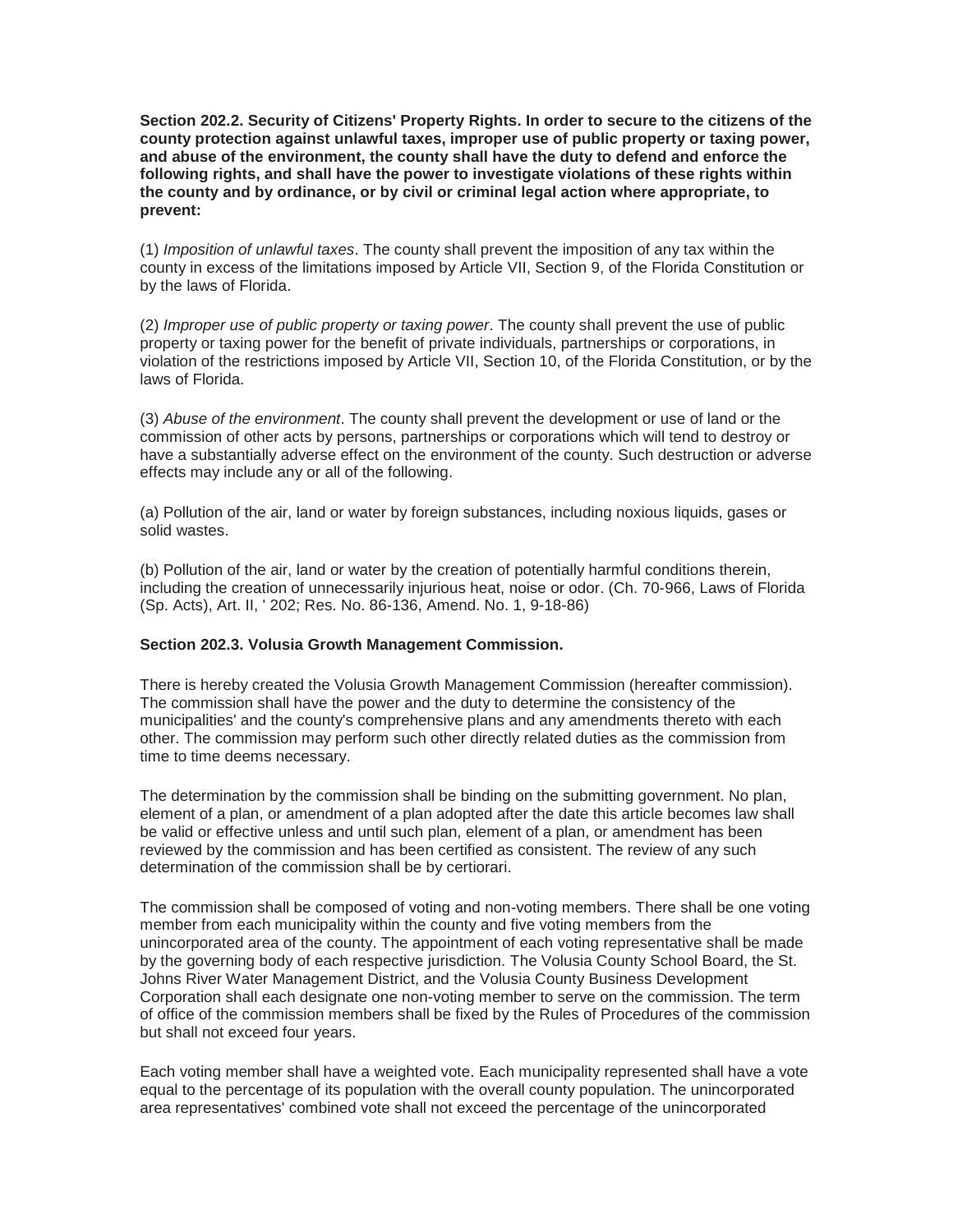area's population with the overall county's population, and the individual vote of each unincorporated area representative shall be equal to the other. The determination of the weight of each vote shall be determined annually.

Rules of procedure for the commission's consistency review and for the manner in which this section is to be enforced and implemented, and amendments thereto, shall be proposed by the commission and shall not become effective until adopted by ordinance approved by a two-thirds vote of the entire membership of the council.

The commission, by a two-thirds vote, shall adopt an annual budget which may provide for independent staff and which shall be funded by the county. The budget may be amended upon two-thirds vote of the full council. (Res. No. 86-136, Amend. No. 2, 9-18-86; Res. No. 96-121, Amend. No. 1, 6-20-96)

### **Section 202.4. Minimum Standards for Environmental Protection.**

The council, after consideration of such advice and comment as may be submitted by the governing bodies of municipalities within the county, shall establish minimum standards, procedures, requirements and regulations for the protection of the environment. Such minimum standards, procedures, requirements and regulations may include, but shall not be limited to, tree protection, aquifer protection, storm water management, waste water management, river and waterway protection, hazardous waste disposal, wetlands protection, beach and dune protection, environmental protection including air pollution, and the protection from destruction of the resources of the county belonging to the general public, and such other environmental standards as the council determines to be necessary for the protection of the public health, safety, and welfare of the citizens throughout Volusia County. The council shall establish such minimum standards, procedures, requirements and regulations shall apply within all the incorporated and unincorporated areas of Volusia County. In the event of a conflict between any standard, procedure, requirement or regulation established by a county ordinance, the county ordinance shall prevail within the municipality to the extent of any conflict; provided, however, the governing body of each municipality may establish more restrictive standards, procedures, requirements or regulations within the municipality for the protection of the environment. (Res. No. 86-136, Amend. No. 3, 9-18-86)

**Section 203. Division of Powers.** This charter hereby establishes the separation between legislative and administrative functions of this government. The establishment and adoption of policy shall be the responsibility of the council and the execution of that policy shall be the responsibility of the county manager. (Ch. 70-966, Laws of Florida (Sp. Acts), Art. II, ' 203)

**Section 204. Construction.** The powers granted by this charter shall be construed liberally in favor of the charter government. The specified powers in this charter shall not be construed as limiting, in any way, the general or specific power of the government, as stated in this article. It is the intent of this article to grant to the charter government full power and authority to exercise all governmental powers necessary for the effective operation and conduct of the affairs of the charter government. (Ch. 70-966, Laws of Florida (Sp. Acts), Art. II, ' 204)

#### **Section 205. Unified Countywide Beach Regulations.**

**Section 205.1. The Beach: Public Right of Access and Use.** The public has a right of access to the beaches and a right to use the beaches for recreation and other customary purposes. This right of access and use is a public trust, which the council shall by ordinance define, protect, and enforce. Because prohibiting motor vehicle access to the beaches would deny beach use to many, the council shall authorize, as permitted by law, vehicular access to any part of the beach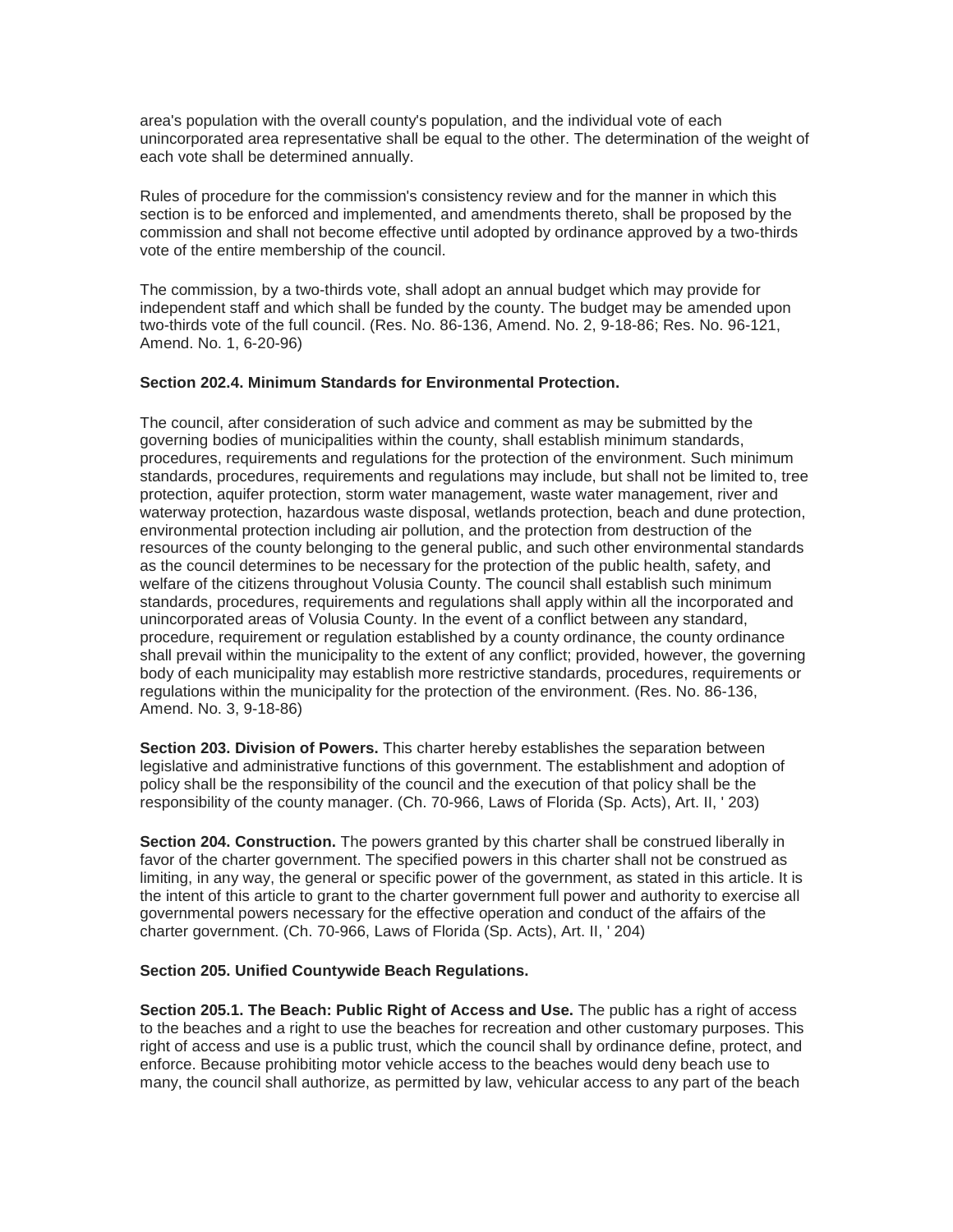not reasonably accessible from public parking facilities. (Res. No. 86-136, Amend. No. 4, 9-18-86; Res. No. 96-121, Amend. No. 3, 6-20-96)

**Section 205.2. Unified Beach Code.** The council shall have the power and it shall be its duty to enact an ordinance, to be known as the Unified Beach Code ("code"), comprehensively regulating public health, safety, and welfare on and pertaining to the beach, including, but not limited to, regulation of: individual conduct; pedestrian safety; vehicular access and fees; operation and parking of vehicles on beaches and approaches; and vendors, concessionaires, and special events. (Res. No. 86-136, Amend. No. 4, 9-18-86; Res. No. 96-121, Amend. Nos. 1, 2, 6-20-96)

**Section 205.3. Vehicular Access Fees.** The council shall have the exclusive power to impose a uniform, reasonable vehicular beach access fee, but no other fee shall be charged for individual beach access or use. Revenues derived from vehicular access fees and all other revenues derived from the beach shall be expended solely for direct beach purposes permitted by law. Directly and by grants to municipalities, the council shall expend such revenues to maintain a uniform level of services responsive to use and demand. (Res. No. 86-136, Amend. No. 4, 9-18- 86; renumbered Res. No. 96-121, Amend. No. 2, 6-20-96)

**Section 205.4. Delivery of Services on the Beach**. No function or power relating to services is transferred from any municipality to the county. The municipalities may continue to deliver any services on their beaches, which shall not be duplicated by the county. However, if authorized by a municipality, the county shall assume, at the county's expense, any municipal beach service. (Res. No. 86-136, Amend. No. 4, 9-18-86; renumbered Res. No. 96-121, Amend. No. 2, 6-20-96)

**Section 205.5. Effect of Unified Beach Code**. The county shall have jurisdiction over the coastal beaches and approaches as well as exclusive authority to regulate the beaches and public beach access and use. To the extent sovereign immunity has been waived, the county shall assume any governmental liability arising after the code takes effect for claims in areas controlled by the county under this article, including claims alleging failure to warn of dangers, but unless otherwise agreed, the county will not be liable for any act of a municipality. Any ordinance enacted pursuant to this article shall prevail in the event of conflict with a municipal ordinance. (Res. No. 86-136, Amend. No. 4, 9-18-86; renumbered Res. No. 96-121, Amend. No. 2, 6-20-96)

**Section 205.6. Definitions of Beach and Approach**. "Beach" refers to lands and waters lying seaward of the seawall or line of permanent vegetation and within three miles seaward of the mean low water mark, and "approach" refers to property over which there exists a public right of way by title, dedication, prescription, custom, or otherwise for beach ingress and egress between the beach and the easternmost north-south roadway. All beaches and approaches within and without municipalities are included. (Res. No. 86-136, Amend. No. 4, 9-18-86; renumbered Res. No. 96-121, Amend. No. 2, 6-20-96)

#### **ARTICLE III. LEGISLATIVE BRANCH - COUNTY COUNCIL**

**Section 301. Composition.** The council shall be composed of six members and the county chair. There shall be five council districts. Each district shall elect one council member. One council member shall be elected at large. The county chair shall be elected at large. (Ch. 70-966, Laws of Florida (Sp. Acts), Art. III, § 301; Res. No. 96-121, Amend. No. 1, 6-20-96; Res. No. 2002-149, § 1, 9-5-02)

**Section 301.1. Council Districts.** After every decennial census and prior to the next ensuing general election, the council shall prepare a plan for the reapportionment of the five districts to insure division into contiguous territory as nearly equal in population as practicable. The council shall review and adopt the reapportionment plan as an ordinance by a two-thirds vote of the full council. If the council is unable to complete the reapportionment of the council districts within six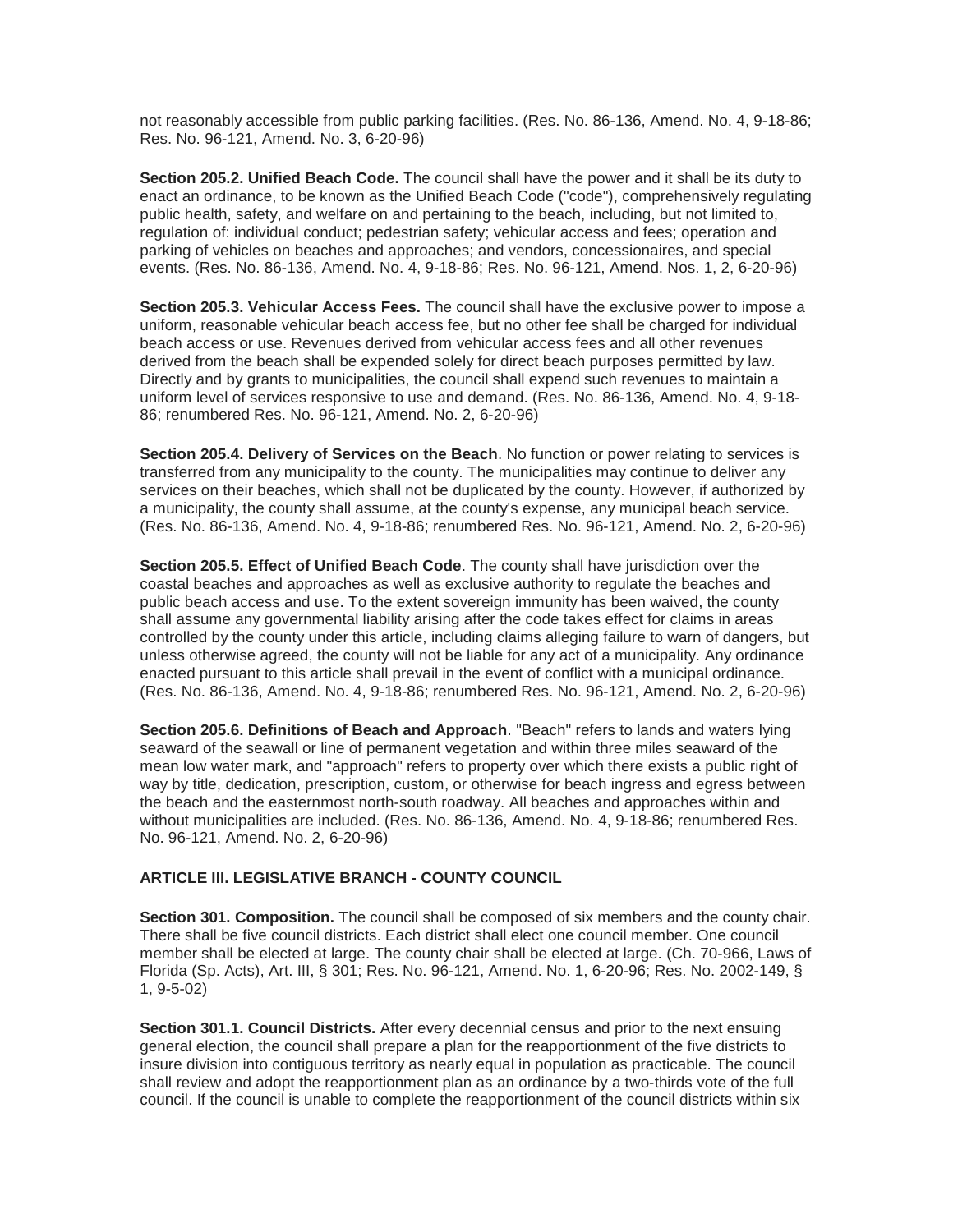months after the official publication of the census, the county attorney upon authorization of the council or petition of twenty-five electors of the county shall petition the circuit court having jurisdiction in the county to make such reapportionment. (Ch. 70-966, Laws of Florida (Sp. Acts), Art. III, § 301.1; Res. No. 96-121, Amend. No. 1, 6-20-96; Res. No. 2002-149, § 1, 9-5-02)

**Section 302. Qualifications**. The county chair and members of the county council shall be qualified electors of the county, and shall have been residents of the county for two years immediately preceding the date on which they qualify to run for office. The five members elected from districts shall have resided within the district from which they are elected for at least six months prior to the date on which they qualify to run for office. Any such council member who shall move residency from the district from which elected shall thereupon become disqualified to represent said district as council member and the office of the council member shall be deemed vacant. (Ch. 70-966, Laws of Florida (Sp. Acts), Art. III, § 302; Res. No. 96-121, Amend. No. 1, 6- 20-96; Res. No. 2002-149, § 1, 9-5-02)

#### **Section 303. Terms of Office.**

**Section 303.1. District Council Members**. Each council member elected from a district shall be elected for a term of four years. Members from even numbered districts shall be elected in years the numbers of which are multiples of four. Members from odd numbered districts shall be elected in years the numbers of which are not multiples of four. As an exception, at the election following a reapportionment, all districts shall elect council members and the districts not otherwise scheduled herein for election shall elect members for two-year terms. (Ch. 70-966, Laws of Florida (Sp. Acts), Art. III, § 303.1; Res. No. 96-121, Amend. No. 1, 6-20-96; Res. No. 2002-149, § 1, 9-5-02)

**Section 303.2. At Large Council Members**. The council member elected at large shall be elected for a term of four years in the years the numbers of which are not multiples of four. (Ch. 70-966, Laws of Florida (Sp. Acts), Art. III, § 303.2; Res. No. 96-121, Amend. No. 1, 6-20-96; Res. No. 2002-149, § 1, 9-5-02)

**Section 303.3 County Chair**. The county chair shall be elected for a term of four years in which the numbers are multiples of four. (Res. No. 2002-149, § 1, 9-5-02)

**Sec. 303.4. Terms.** The term of the county chair or a council member shall begin the first day of January after election. The county chair or a council member shall continue in office after the end of the term until a successor is duly elected and qualified.(Res. No. 2002-149, § 1, 9-5-02)

**Sec. 303.5. Limitation of tenure.** No person may appear on the ballot for re-election as a district council member, at large council member or county chair if by the end of the current term of office, the person will have served (or, but for resignation, would have served) in that office for eight consecutive years. (Res. No. 2002-149, § 1, 9-5-02)

**Sec. 304. Compensation** The salary of a council member shall be 50 percent of that prescribed by law for the office of county commissioner. The salary for the county chair shall be 60 percent of that prescribed by law for the office of county commissioner. The salaries shall constitute full compensation for all services and in-county expenses, except that out-of-county expenses, as permitted by law, shall be authorized. (Ch. 70-966, Laws of Florida (Sp. Acts), Art. III, § 304; Res. No. 84-155, Amend. No. 1, 9-6-84; Res. No. 2002-149, § 1, 9-5-02)

**Section 305. Vacancies and Suspensions.** Vacancies in the county chair's, any council member's or other elected office under this charter government shall be filled in accordance with the Constitution and laws of Florida. Suspensions from office for cause shall be in accordance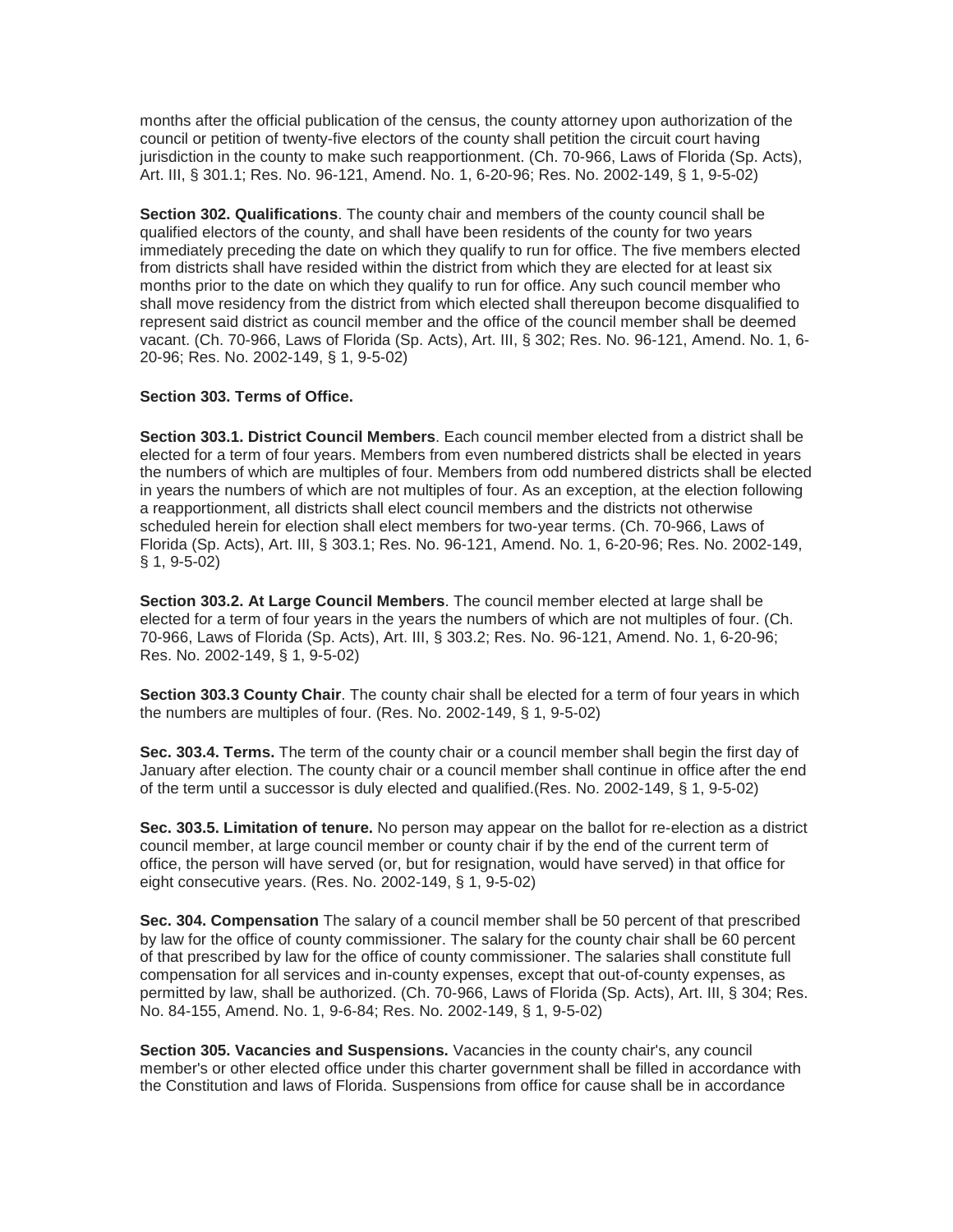with the Constitution of Florida.(Ch. 70-966, Laws of Florida (Sp. Acts), Art. III, § 305; Res. No. 2002-149, § 1, 9-5-02)

**Section 306. Meetings and Organization.** The organizational meeting of the council shall be held on the first Thursday after the first Monday of January. The council shall provide for the manner, time and place for holding all regular council meetings. The county manager shall prepare and the county chair may supplement an agenda prior to each meeting. Upon the commencement of the meeting, the agenda is subject to action of the council. (Ch. 70-966, Laws of Florida (Sp. Acts), Art. III, § 306; Res. No. 96-121, Amend. No. 1, 6-20-96; Res. No. 2002-149, § 1, 9-5-02)

**Section 306.1. Special Meetings.** Special meetings may be held on call of the chair or two (2) or more members of the council. Upon call for a special meeting, the county manager shall give adequate public notice of the time, place and purpose of the meeting in accordance with the procedures established in the administrative code. Action by the council at a special meeting shall be limited to the purpose for which the special meeting was called. (Ch. 70-966, Laws of Florida (Sp. Acts), Art. III, ' 306.1; Res. No. 96-121, Amend. No. 1, 6-20-96)

**Section 306.2. Location of Meetings.** The council shall meet at the county seat except that it may determine from time to time, the place or places within the county at which the council shall meet for the purpose of conducting its business, provided that notice of the time and place shall be published in a daily newspaper of general circulation in the county at least one (1) week prior to the holding of any such meeting outside the county seat. Such notice shall contain an agenda of all matters to be acted upon. (Ch. 70-966, Laws of Florida (Sp. Acts), Art. III, ' 306.2; Res. No. 96-121, Amend. No. 1, 6-20-96)

**Section 307. Powers.** The council shall have all jurisdiction and powers which are now and which hereafter may be granted to it by the Constitution and laws of Florida provided that such powers shall be exercised in a manner consistent with this charter. The council, in addition to the powers and duties provided in this charter, shall have the specific powers and duties to:

(1) Appoint by a two-thirds (2/3) vote of the full council and remove by a majority vote of the full council, the county manager.

(2) Adopt such ordinances as may be necessary to carry out both county and municipal powers and purposes.

(3) Review the budgetary requests including salaries and make the final budgetary determinations and appropriations for all county governmental operations including, but not limited to county management, all administrative departments of the government, the judicial system, adjustment boards and special authorities and tax districts which request a portion of the millage levied for county purposes under the Constitution of Florida or such other millage as may be levied by the county for municipal service districts excepting the school system.

(4) Adopt, amend and repeal an administrative code by a two-thirds (2/3) vote of the full council.

(5) In addition to the state audit provided by law, shall cause an annual independent post-audit by a certified public accountant of any and all government operations of the charter government.

(6) Adopt and amend a merit system which shall include a salary schedule for all personnel in accordance with the provisions of this charter.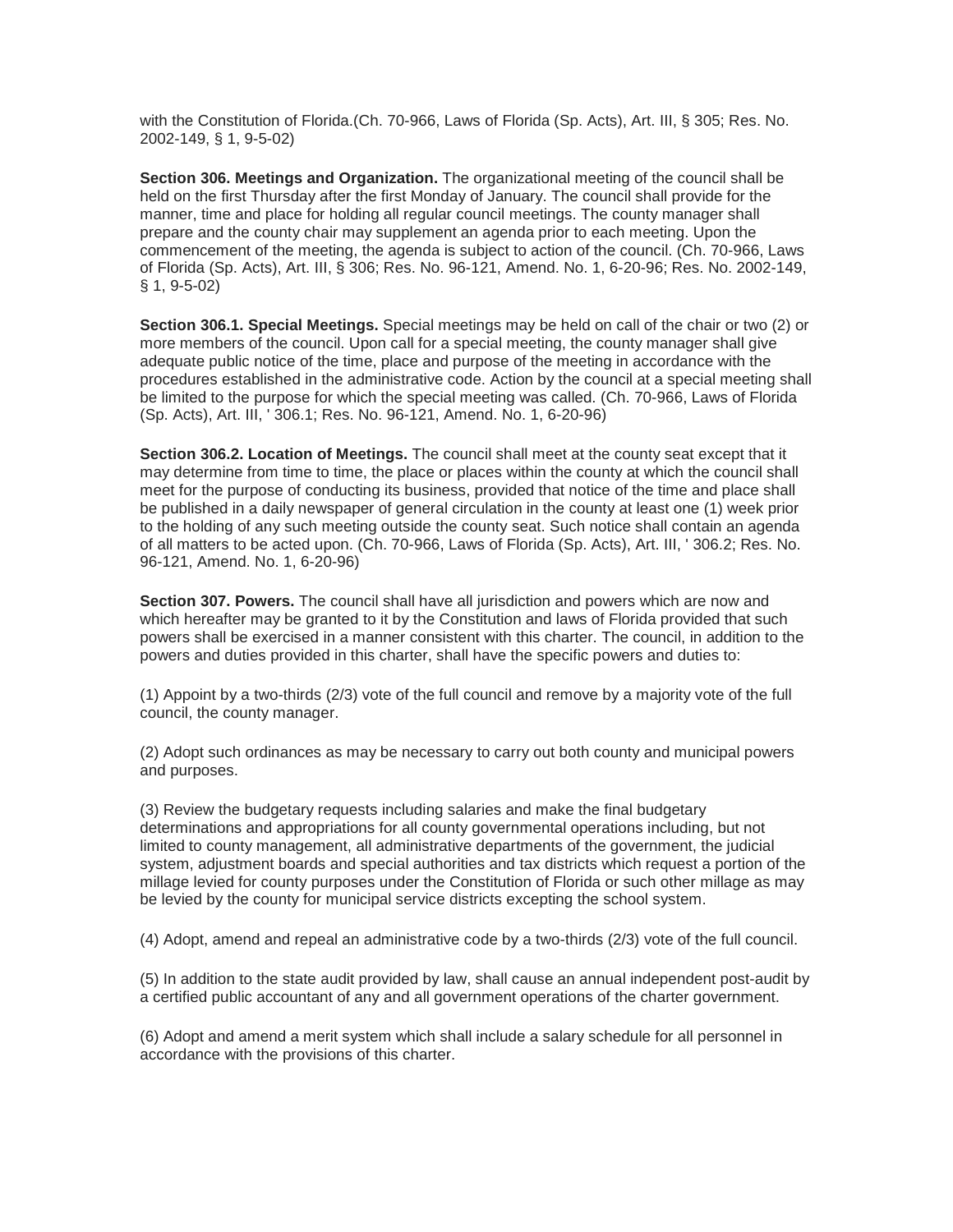(7) Adopt by a two-thirds (2/3) vote of the full council such rules of parliamentary procedures as shall be necessary for the orderly transaction of the business of the council.

(8) The council shall designate which officers and employees shall be bonded and shall fix the amount and approve the form of the bond.

(9) Appoint by a two-thirds (2/3) vote of the full council and remove by a majority vote of the full council, the county attorney. (Ch. 70-966, Laws of Florida (Sp. Acts), Art. III, ' 307; Res. No. 76- 89, Amend. No. 6, 9-16-76; Res. No. 96-121, Amend. No. 4, 6-20-96)

**Sec. 307.1 The County Chair.** The office of the county chair shall have all jurisdiction and powers which are now and which hereafter may be granted to it by the Constitution and laws of Florida provided that such powers shall be exercised in a manner consistent with this charter. The county chair, in addition to the powers and duties provided by this charter, shall have the specific powers and duties to:

- 1. Serve as the official and ceremonial representative of the government
- 2. Issue proclamations on behalf of the government, which shall be reported to the county council upon issuance.
- 3. Preside as chair of and in all other respects participate in the meetings of the county council and have an equal vote on all questions coming before it.
- 4. Execute ordinances, resolutions and other authorized documents of the government
- 5. Serve ex-officio as the county government's representative, and appoint others to serve in the county chair's stead, on other bodies external to county government
- 6. Serve as the county council representative, and appoint county council members to serve in the county chair's stead, on other bodies internal to county government

The county council shall elect at its first meeting in January a council member to serve at its pleasure for a one-year term as vice chair of the county council to preside in the temporary absence, disqualification or disability of the county chair at county council meetings and perform other duties assigned by the county chair (Res. No. 2002-149, § 1, 9-5-02)

**Sec. 307.2 Annual Report.** The county chair shall report annually to the county council and residents the activities of county government for the previous year and the status of accomplishment of existing goals and objectives. The report shall set forth new and revised goals and objectives for future action. Subsequently, the county council shall meet to consider adoption of a plan of action for implementation of the goals and objectives.

**Transition Provision - 2004 Election.** At the election of 2004, the voters shall choose council members from districts 2 and 4 for 4-year terms, council members from districts 1, 3 and 5 for 2 year terms and a county chair for a 4-year term. The terms shall commence January 1, 2005. The council member elected at large whose 4-year term commences January 1, 2003, shall continue in office for the remainder of the term. This transition provision shall be repealed and deleted from the charter January 1, 2005. (Res. No. 2002-149, § 1, 9-5-02)

# **Section II: Referendum Question**

A referendum shall be conducted at the November 5, 2002, general election to consider the adoption of the foregoing amendment to the County Charter. The caption and question to be considered by the electors shall be in substantially the following form:

Elected County Chair and 4 year County Council terms.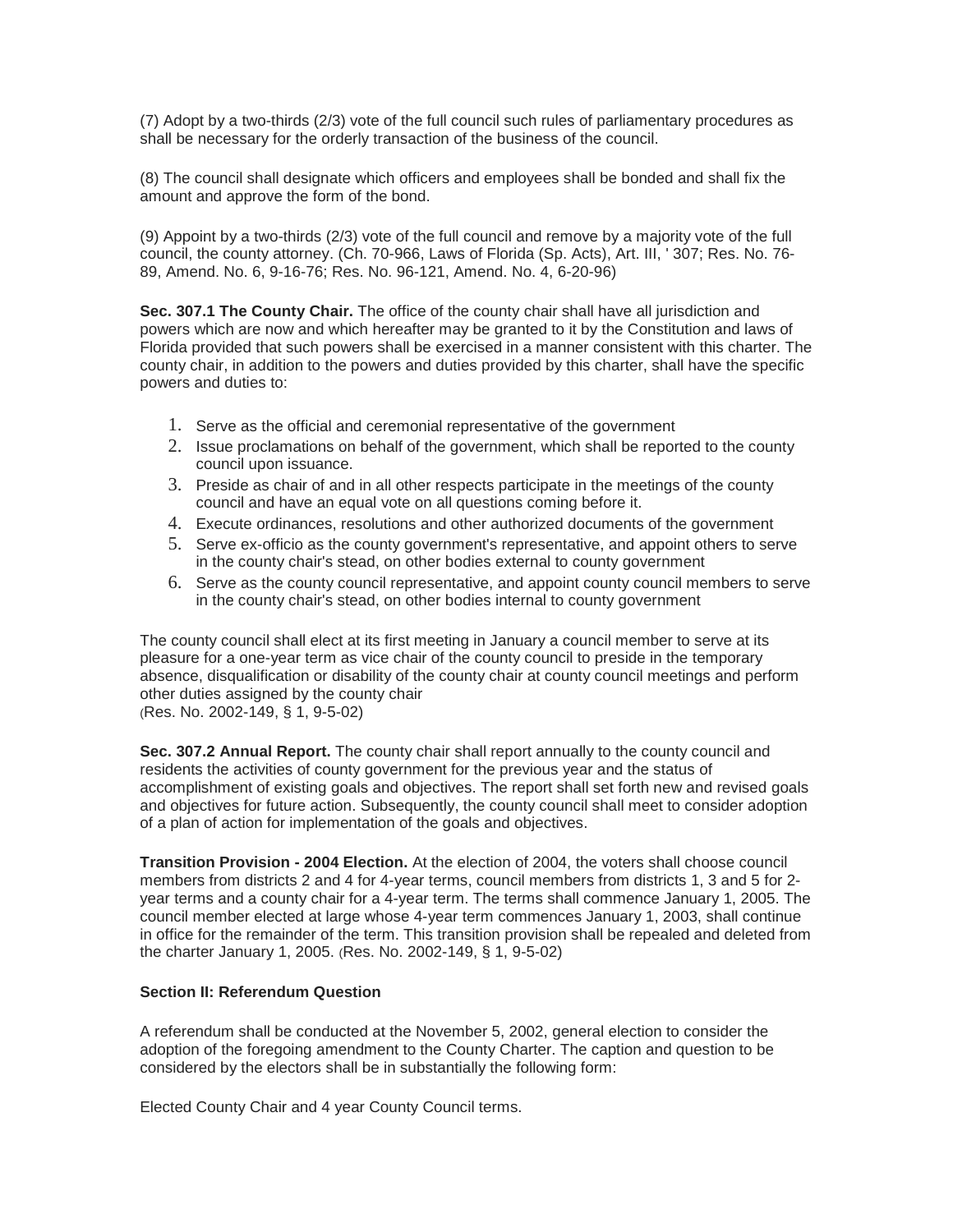Shall the County Council be composed of an office of County Chair elected by the voters, 5 district members and one at large member elected for 4 year terms?

**Section III**: Should any part of the charter amendment in Section I above be adjudicated to be unconstitutional or invalid it shall not affect the effectiveness of the other parts of the amendment.

**Section IV**: A referendum election is hereby called and shall be held on Tuesday, Nov. 5, 2002, within Volusia County, FL, for the electors therein to have an opportunity to vote upon the proposed charter amendment as set forth above.

**Section V**: That the County Manager, as Clerk of the County Council, shall cause to have printed and published in a newspaper of general circulation within Volusia County, Florida, notice of said referendum election, the publication of which shall be as required by law and which notice shall include the exact language of the proposed amendment.

**Section VI:** That the election shall be held, supervised, conducted and the returns thereof tabulated, counted and recorded, in conjunction with the general election and in accordance with law and the resolutions of the County Council of Volusia County, Florida.

**Section VII:** That this resolution shall take effect immediately upon its adoption.

**Section 308. Legislative Procedures.** The council may take official action only by the adoption of ordinances, resolutions or motions. Except as otherwise provided by this charter, all ordinances, resolutions or motions shall be adopted by majority vote in accordance with the provisions of the Constitution and laws of Florida. A majority of the full council shall constitute a quorum and shall be required to adopt, amend or repeal any ordinance. A majority of those present shall be required to adopt, amend or repeal a resolution or motion under the terms of this provision. All members in attendance, including the chairman or presiding officer, shall vote on all council actions. (Ch. 70-966, Laws of Florida (Sp. Acts), Art. III, ' 308)

**Section 308.1 Code of Ordinances**. The council shall provide for the authentication and recording in full, in a properly indexed book kept for the purpose, of all minutes of meetings, ordinances and resolutions adopted by the council and the same shall, at all times, be a public record. The council shall further maintain a current codification of all ordinances. Such codification shall be published and made available for distribution on a continuing basis. (Ch. 70- 966, Laws of Florida (Sp. Acts), Art. III, ' 308.1)

**Section 309. Investigations**. Pursuant to powers granted by this charter, the council may make investigation into the affairs of the county governmental operations, and for this purpose the council shall cause subpoenas to be issued for witnesses, administer oaths, take testimony and require the production of evidence before the council in session. Any person who fails or refuses to obey such subpoena issued in the exercise of those powers by the council, shall be guilty of a misdemeanor upon conviction and punished according to law. (Ch. 70-966, Laws of Florida (Sp. Acts), Art. III, ' 309)

### **ARTICLE IIIA. COUNTY ATTORNEY**

**Section IIIA.1. County Attorney.** There shall be a county attorney who shall be appointed by the council and who shall serve at the direction and pleasure of the council. The county attorney shall be chosen on the basis of professional training, experience and qualifications. The county attorney shall maintain residence within the county during the period of tenure of office and shall not engage in any other business or occupation.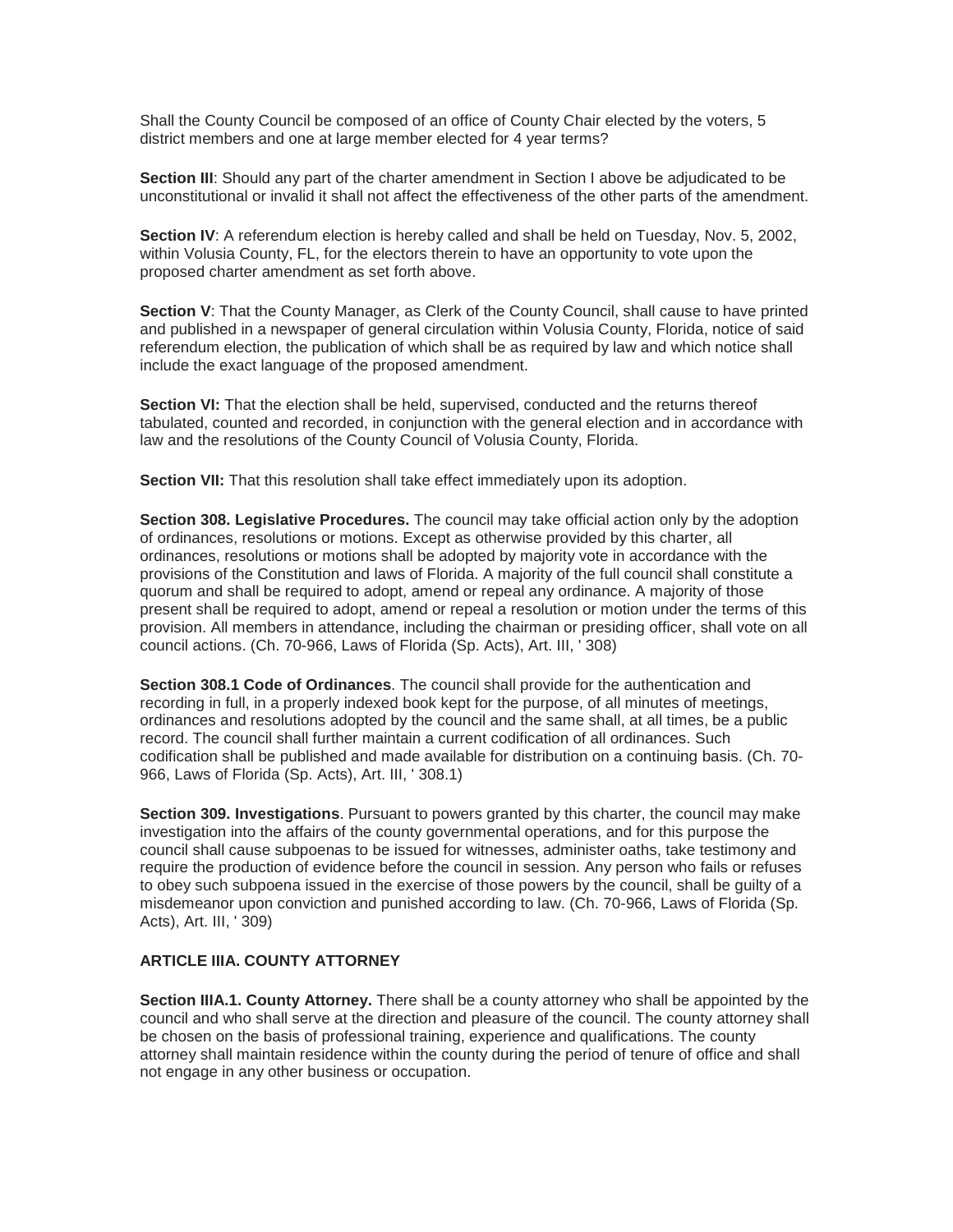**Section IIIA.2. Compensation.** The council shall establish the salary for the county attorney at a level which is commensurate with the requirements of the position and shall at least annually review the salary.

**Section IIIA.3. Temporary Absence.** The county attorney may, subject to the approval of the council, appoint one of the assistant county attorneys to serve as the county attorney in the county attorney's absence. (Res. No. 96-121, Amend. No. 4, 6-20-96)

# **ARTICLE IV. ADMINISTRATIVE BRANCH - COUNTY MANAGEMENT**

**Section 401. County Manager**. There shall be a county manager who shall be appointed by the council and who shall serve at the pleasure of the council. The county manager shall be chosen on the basis of professional training, executive and administrative experience and qualifications. The manager shall maintain residency within the county during the period of tenure of office and shall not engage in any other business or occupation. (Ch. 70-966, Laws of Florida (Sp. Acts), Art. III, ' 301; Res. No. 96-121, Amend. No. 1, 6-20-96)

**Section 402. Compensation**. The council shall establish the salary for the county manager at a level which is commensurate with the requirements of the position and shall at least annually review the salary. (Ch.70-966, Laws of Florida (Sp. Acts), Art. IV, ' 402)

**Section 403. Powers.** The county manager shall be head of the administrative branch of county government, serve as clerk to the council and shall be responsible to the council for the proper administration of all affairs of the county. (Ch. 70-966, Laws of Florida (Sp. Acts), Art. IV, ' 403)

**Section 404. Non-Interference by County Council.** Except for the purposes of inquiry and information, the council and committees or members thereof are expressly prohibited from interfering with the performance of the duties of any employee of the county government who is under the direct or indirect supervision of the county manager. Such action shall be malfeasance within the meaning of Article IV, Section 7 (a) of the Florida Constitution . (Ch. 70-966, Laws of Florida (Sp. Acts), Art. IV, ' 404)

**Section 405. Temporary Absence.** The county manager may, subject to the approval of the council, appoint one of the other officers or department heads of the county government to serve as county manager in the manager's absence. (Ch. 70-966, Laws of Florida (Sp. Acts), Art. IX, ' 405; Res. No. 96-121, Amend. No. 1, 6-20-96)

# **ARTICLE V. JUDICIAL SYSTEM**

**Section 501. Duties of the County Council in Respect to Courts.** The council shall have the powers and duties with respect to the various courts of the State of Florida provided by the Constitution and laws of Florida and this charter. (Ch. 70-966, Laws of Florida (Sp. Acts), Art. V, ' 502; Res. No. 76-89, Amend. No. 7, 9-16-76; renumbered, Res. No. 96-121, Amend. No. 1, 6-20- 96)

**Section 502. Judicial Offices.** The office of the clerk of the circuit court and all other offices of the various courts of the county shall continue, and all laws applicable thereto shall continue in full force and effect except as herein expressly provided to the contrary. The clerk shall qualify, be nominated, elected and serve as is provided by the Constitution and laws of Florida. (Ch. 70-966, Laws of Florida (Sp. Acts), Art. V, ' 503; renumbered, Res. No. 96-121, Amend. No. 1, 6-20-96)

#### **ARTICLE VI. ADMINISTRATIVE DEPARTMENTS OF THE GOVERNMENT**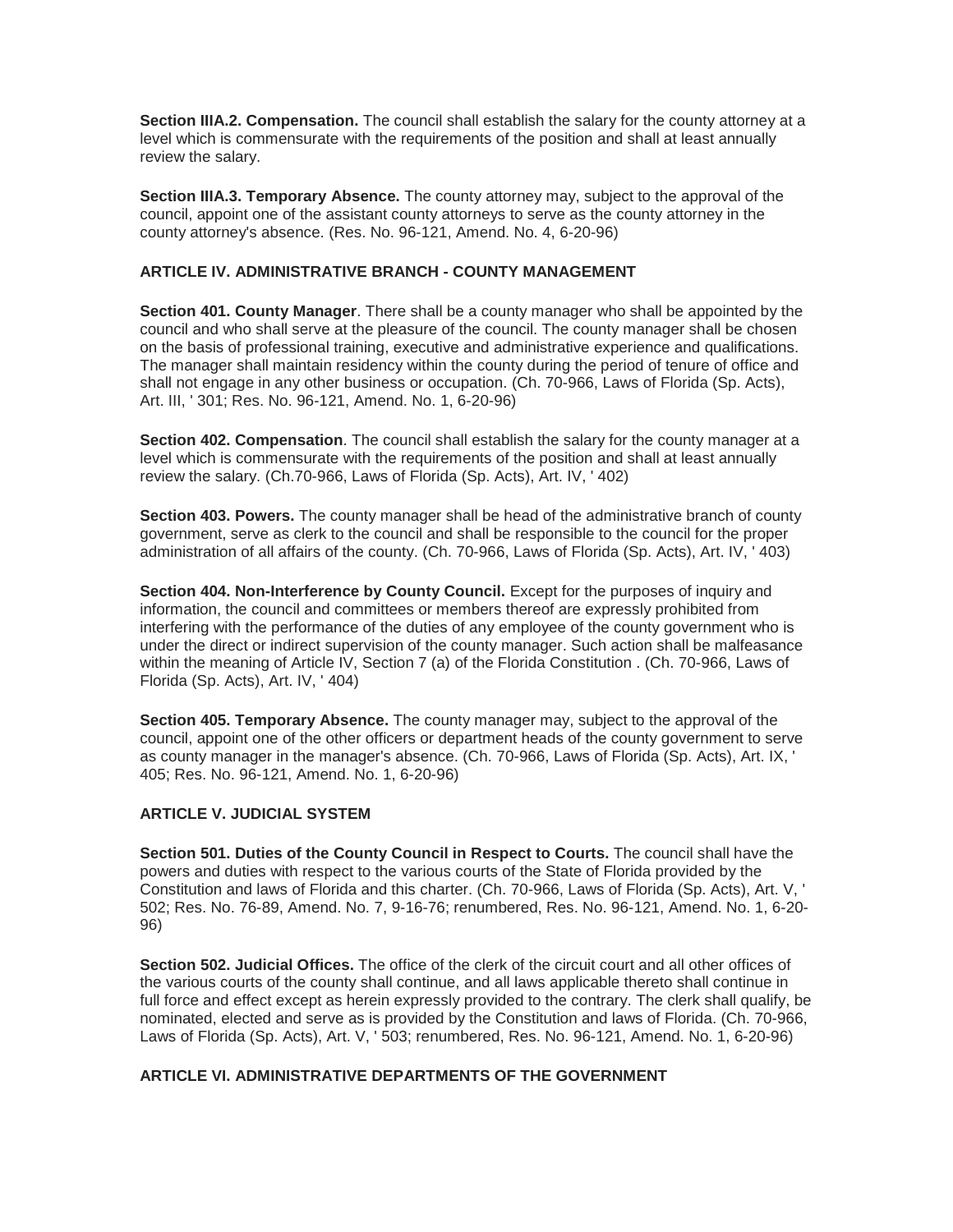**Section 601. Initial Departments.** The following initial departments are hereby established for the charter government:

- (1) Department of Central Services.
- (2) Department of Finance.
- (3) Department of Public Safety.
- (4) Department of Public Works.
- (5) Department of Public Services.
- (6) Department of Social Services.
- (7) Department of Planning and Development.
- (8) Department of Property Appraisal.
- (9) Department of Elections.

(10) Department of Legal Services. (Ch. 70-966, Laws of Florida (Sp. Acts), Art. VI, ' 601; Res. No. 96-121, Amend. No. 1, 6-20-96)

#### **Section 601.1. Functions and Duties of Departments Receiving Powers of Former Constitutional Officers**.

(1) *Department of Finance*: The department of finance shall be responsible for the administration of all financial affairs of the charter government and such other duties provided by this charter.

(a) The office of tax collector is hereby abolished and all functions and duties of that office now prescribed by the Constitution and the laws of Florida are hereby transferred to the department of finance.

(b) All fiscal functions and duties now prescribed by the Constitution and laws of Florida for the office of the clerk of the circuit court which relate to the clerk's duties as ex officio to the board of county commissioners and auditor and custodian of all county funds are hereby transferred to the department of finance.

(2) *Department of Public Safety*: The department of public safety shall be responsible for the control, operation and administration of the duties of law enforcement and such other duties provided by this charter. All functions and duties now prescribed by the Constitution and laws of Florida for the office of sheriff are hereby transferred to the department of public safety, and the constitutional office shall thereupon be terminated, further providing that all functions relating to corrections and rehabilitation, the county prison farm, the Volusia County jail and all other similar facilities shall be transferred to the department of corrections.

(3) *Department of Property Appraisal*: The department of property appraisal shall be responsible for carrying out all functions, duties and requirements prescribed by the Constitution and laws of Florida for the office of property appraiser (tax assessor) and all such functions and duties are hereby transferred to this department and the constitutional office shall thereupon be terminated. In addition, the department of property appraisal shall perform a continuing review of the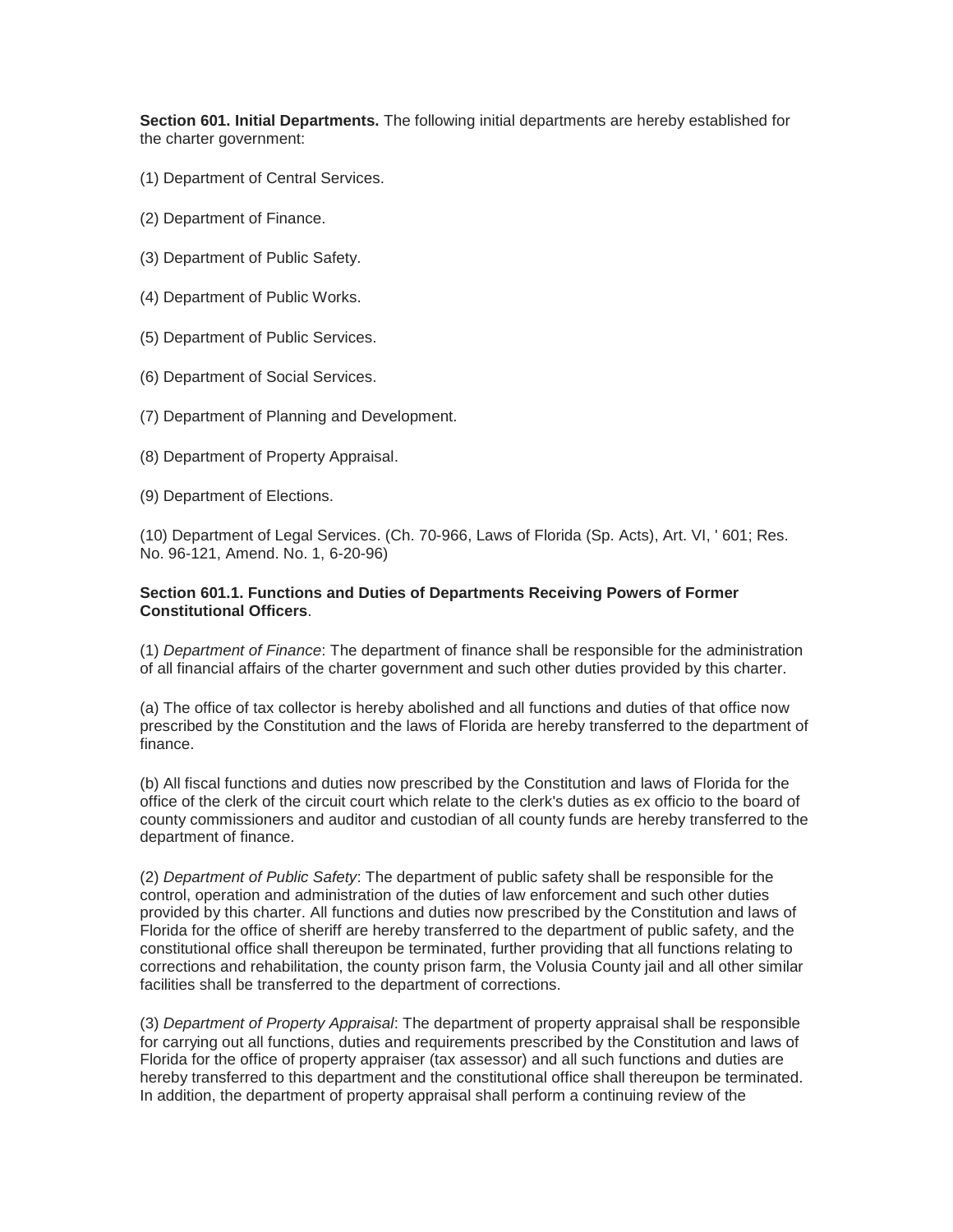assessment and exemption of all real and personal property within the county sufficient to permit the annual presentation of a tax equalization study and report for the board of tax adjustment (board of equalization). Further, the department of property appraisal shall perform such other functions as may be prescribed by this charter or the council.

(4) *Department of Elections*: The department of elections shall be responsible for carrying out all functions, duties and requirements prescribed by the Constitution and laws of Florida for the office of supervisor of elections and all such functions and duties are hereby transferred to this department and the constitutional office shall thereupon be terminated.

(5) *Department of Central Services*: The department of central services shall be responsible for control and operation of personnel, motor pool, clerical and records, purchasing, data processing and building maintenance divisions and such other duties as provided by this charter or the council. All functions and duties now prescribed by the Constitution and laws of Florida for the office of the clerk of the circuit court which related to the duties as ex-officio clerk to the board of county commissioners and keeper of the official minutes to the board of county commissioners, are hereby transferred to the department of central services. All functions and services of the department of central services shall be provided to all departments and operations of the charter government, and all departments and operations of the charter government shall be required to utilize the services provided by the department of central services unless exceptions are specifically approved in each case by the county manager.

(6) *Department of Corrections*: There shall be a department of corrections which shall be responsible for the exercise of administrative supervision and control and have all functions, duties and responsibilities over matters relating to corrections and rehabilitation, the county prison farm, and the Volusia County jail. The department of corrections also shall be responsible for and shall exercise administrative supervision and control over all facilities, programs and services consistent with the laws of the State of Florida; and that the various department divisions shall be provided by county ordinance. (Ch. 70-966, Laws of Florida (Sp. Acts), Art. VI, ' 601.1; Res. No. 76-89, Amend. Nos. 3, 8, 9-16-76; Res. No. 96-121, Amend. No. 1, 6-20-96)

**Section 601.2 Department of Legal Services.** The county attorney shall be the director of the department of legal services and may hire licensed attorney assistants to perform the duties of the department. All such attorneys shall devote their entire practice to the representation of the county charter government. They shall represent the county charter government, the county council, the county manager and the elected and appointed department heads as county officers, all other departments and divisions of county government and all adjustment, regulatory and advisory boards in all legal matters affecting the county government. Special attorneys and experts shall be employed only when required in specific matters upon the recommendation of the county attorney and approved as a budgetary expenditure in the best interests of the county. (Ch. 70-966, Laws of Florida (Sp. Acts), Art. VI ' 601.2)

**Section 602. Department Directors.** The director of each department shall be the principal officer of the department and responsible for all its operations and such division heads as may be necessary. Each director and division head except as otherwise provided in this charter shall be appointed by the county manager subject to confirmation by the council and shall serve at the pleasure of the county manager. (Ch. 70-966, Laws of Florida (Sp. Acts), Art. VI ' 602)

**Section 602.1. Election of Directors.** The directors of the following departments shall be elected every four (4) years at the general election:

- (1) The sheriff, who shall serve as the director of the department of public safety.
- (2) The supervisor of elections, who shall serve as the director of the department of elections.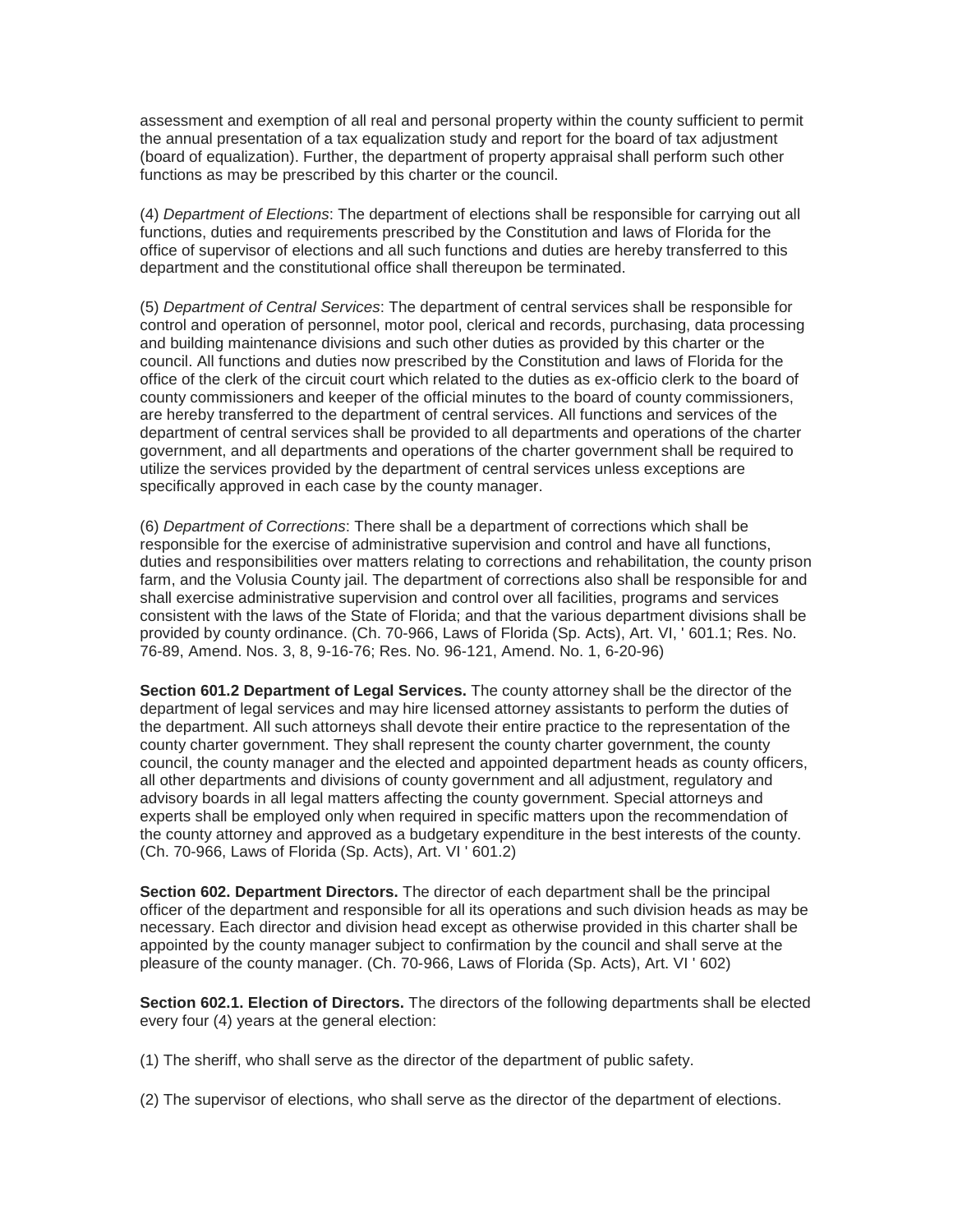(3) The property appraiser, who shall serve as the director of the department of property appraisal. (Ch. 70-966, Laws of Florida (Sp. Acts), Art. VI, ' 602.1; Res. No. 96-121, Amend. No. 1, 6-20-96)

**Section 603. Changes in Departments.** Changes shall be made in departments headed by elected directors only by amendment of this charter. In all other cases, the county council may by ordinance make changes in any or all department organizations including combinations, deletions and creation of departments or divisions or transfer of responsibility between departments and divisions.

#### (Ch. 70-966, Laws of Florida (Sp. Acts), Art. VI ' 603)

**Section 604. Administrative Code.** The county manager shall prepare the initial administrative code which shall set forth the department organization of the government and the nature and scope of each department together with all required rules and procedures for the operation of said departments. The administrative code shall then be submitted to the council for review, amendment and adoption. The council shall adopt the code within three (3) months of the date submitted. If not adopted within three (3) months, the code as originally prepared by the county manager shall be considered approved and shall remain in force until such time as it may be formally amended by the council. (Ch. 70-966, Laws of Florida (Sp. Acts), Art. VI, ' 604)

# **ARTICLE VII. ADJUSTMENT, REGULATORY AND ADVISORY BOARDS**

**Section 701. Initial Boards.** The council may create by ordinance, specifying the duties and membership thereof, such adjustment, regulatory and advisory boards as it finds necessary. Members of these boards shall serve without compensation, except for necessary expenses approved by the council. All such boards shall be part of the charter government and shall utilize the services of the department of central services and the department of legal services. (Ch. 70- 966, Laws of Florida (Sp. Acts), Art. VII, ' 701)

#### **ARTICLE VIII. SCHOOL SYSTEM**

**Section 801. Relation to the Charter Government.** All those functions now performed by the board of county commissioners, the tax assessor and tax collector for the district school board after the effective date of this charter, shall be performed by the appropriate department or division of the charter government. (Ch. 70-966, Laws of Florida (Sp. Acts), Art. VIII, ' 801)

#### **ARTICLE IX. ELECTIONS**

#### **Section 901. Commencement of Terms.**

#### **Section 901.1. Election Procedures.**

(1) Except as otherwise provided by this charter, elections for county council members shall be held at the time of the general election in every even year.

(2) Except as otherwise provided by this charter, candidates for county offices shall qualify in accordance with the laws of Florida.

(3) In the event that more than two candidates have qualified for any single seat under the chartered government, a primary election shall be held at the time of the first state primary election prior to the general election and providing no candidate receives a majority of the votes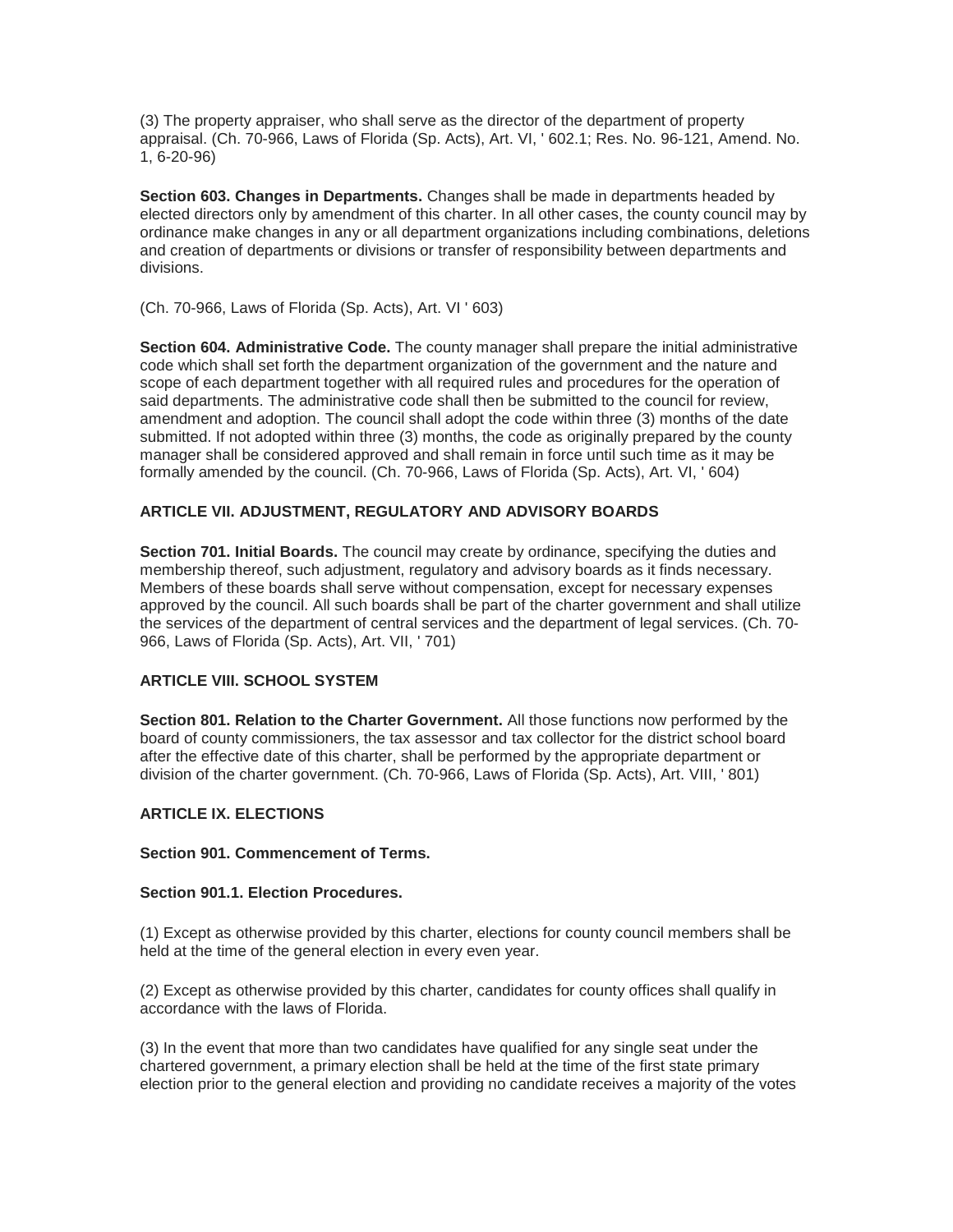cast, the two candidates receiving the highest vote shall be placed on the ballot for election at the time of the general election. (Ch. 70-967, Laws of Florida (Sp. Acts), ' 1)

**Editor's note -** Subsection 3 was added to ' 901.1 by Ch. 70-967, Laws of Florida (Sp. Acts), ' 1, which was approved at a referendum election held July 1, 1970.

**Section 902. Canvassing Board.** In all elections there shall be a canvassing board composed of the supervisor of elections, the chair of the county council and a county judge or their alternates as provided by general law. (Ch. 70-966, Laws of Florida (Sp. Acts), Art. IX, ' 902; Res. No. 96- 121, Amend. No. 1, 6-20-96)

**Section 903. Conduct of elections.** All elections shall be held and conducted pursuant to the provisions of the laws of Florida, except as otherwise provided in this charter. (Ch. 70-966, Laws of Florida (Sp. Acts), Art. IX, ' 903)

**Section 904. Nonpartisan Elections.** Elections for all offices shall be on a non-partisan basis. No candidates shall be required to pay any party assessment or be required to state the party of which they are a member or the manner in which they voted or will vote in any election. All candidates names shall be placed on the ballot without reference to political party affiliation. School board members elected after January 1, 1995 shall be elected on a nonpartisan basis in the manner provided in Section 901.1(3) of the charter. (Ch.70-967, Laws of Florida (Sp. Acts), ' 2, which was approved at a referendum election held July 1, 1970; Res. No. 94-224, 9-15-94)

**Editor's note** - Resolution No. 94-224 proposed an amendment approved by the voters for nonpartisan election of school board members. The amendment was upheld by the district court of appeal in *County of Volusia v. Quinn*, 700 So.2d 474 (Fla. 5th DCA 1997), which reversed a circuit court decision that had declared the amendment invalid. During the pending of the litigation, the legislature adopted two special acts which ratified the referendum election on the amendment. Chapter 97-338, Laws of Florida (Sp. Acts) provides for nonpartisan election, but makes no reference to the charter. Chapter 97-353, Laws of Florida (Sp. Acts) is in a form a charter amendment, but deletes the sentence: "All candidates names shall be placed on the ballot without reference to party affiliation." This omission had not been approved by the voters in the referendum which the act ratified. Accordingly, the sentence is not deleted from the text here.

#### **ARTICLE X. PERSONNEL ADMINISTRATION**

**Section 1001. Merit System.** There shall be a merit system for the employees of the charter government. The council shall enact such ordinances as may be necessary to fully implement the merit system. (Ch. 70-966, Laws of Florida (Sp. Acts), Art. X, ' 1001)

**Section 1002. Employment Policy.** The merit system shall provide for the qualifications and shall through the personnel department, under the direction of the personnel director, certify personnel for employment, promotion, demotion, transferral, dismissal and compensation, solely on the basis of merit and qualification without regard to religion, political affiliations, race, color, sex, national origin or any other circumstances other than merit and qualification. (Ch. 70-966, Laws of Florida (Sp. Acts), Art. X, ' 1002; Res. No. 96-121, Amend. No. 1, 6-20-96)

# **Section 1003. Personnel Board.**

**Section 1003.1. Appointment - Removal.** There shall be a personnel board consisting of five (5) members who shall be appointed by the council. The personnel board shall designate its own chair and vice chair at least every two (2) years from the date of its first appointment. Members of the personnel board shall serve for a term of six (6) years, except that of the members first appointed, one (1) shall be appointed to serve for six (6) years and two (2) for four (4) years and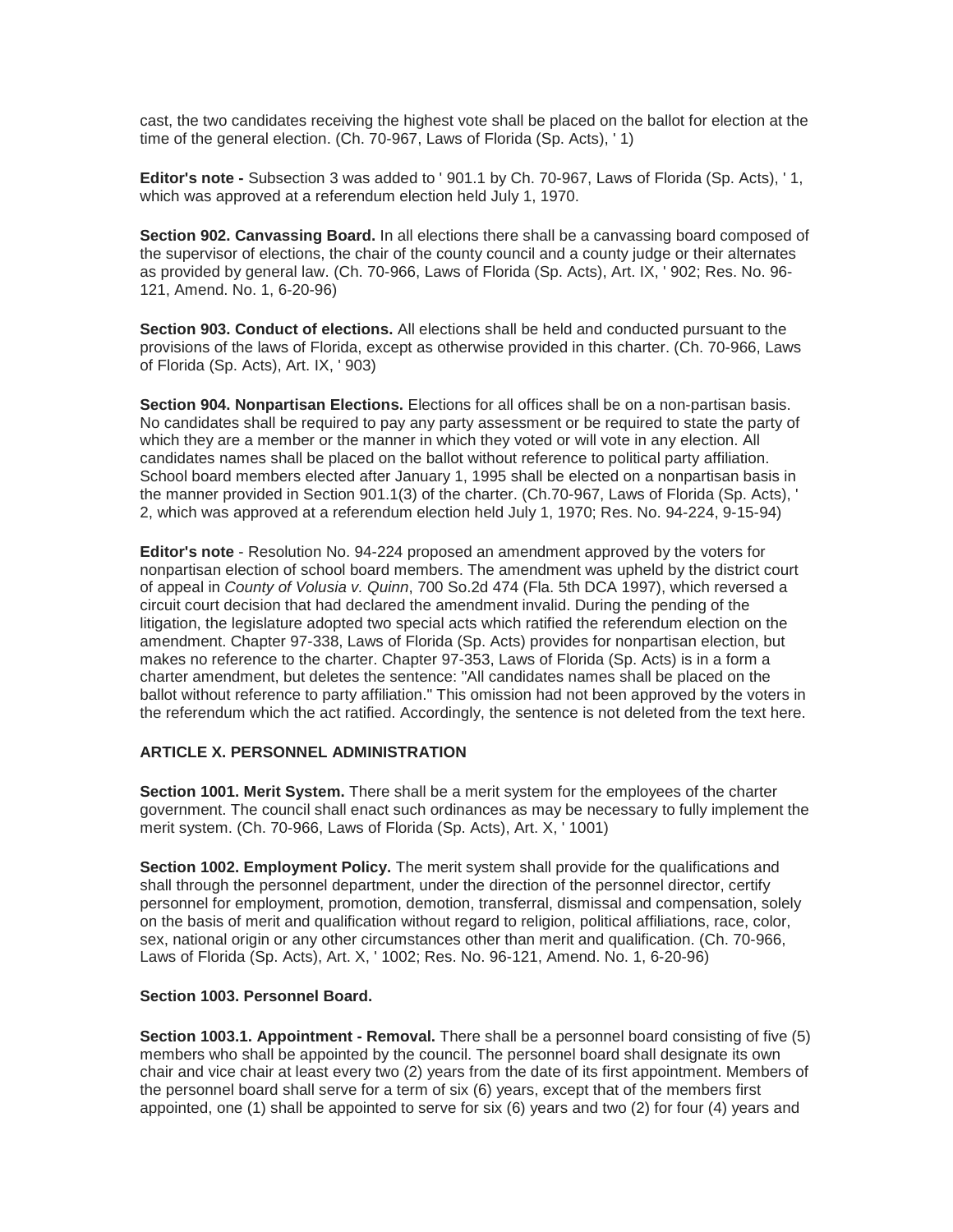two (2) for two (2) years. Vacancies in an unexpired term shall be filled by the council by appointment for the remainder of the term. A member of the personnel board may be removed by the council by a two-thirds (2/3) vote, only for cause and after being given a written statement of the charges against the member and in a public hearing thereof, if the member so requests. (Ch. 70-966, Laws of Florida (Sp. Acts), Art. X, ' 1003.1; Res. No. 96-121, Amend. No. 1, 6-20-96)

**Section 1003.2. Qualifications.** Each member of the personnel board shall be a qualified elector of the county, shall be known to be in sympathy with the merit principle as applied to the merit system, shall neither hold nor be a candidate for any public office or employment and shall not be a member of any local, state or national committee of a political party or an officer in any partisan political club or organization. (Ch. 70-966, Laws of Florida (Sp. Acts), Art. X, ' 1003.2)

**Section 1003.3. Powers and Duties.** The personnel board shall have all of the powers and duties as described in the merit system rules and regulations as adopted by the council. (Ch. 70- 966, Laws of Florida (Sp. Acts), Art. X, ' 1003.3)

#### **Section 1004. Personnel director.**

**Section 1004.1. Qualifications.** The personnel director shall be chosen on the basis of professional training and experience in personnel administration. (Ch. 70-966, Laws of Florida (Sp. Acts), Art. X, ' 1004.1; Res. No. 96-121, Amend. No. 1, 6-20-96)

**Section 1004.2. Powers and Duties.** The personnel director shall have all of the powers and duties as described in the merit system rules and regulations as adopted by the council. (Ch. 70- 966, Laws of Florida (Sp. Acts), Art. X, ' 1004.2)

**Section 1005. Unclassified and Classified Service.** The merit system shall provide for the employment of qualified personnel and shall include all necessary provisions to insure protection to both employees and employer. Said system shall have two (2) basic divisions, those being:

- (1) The unclassified service shall comprise the following offices and positions:
- (a) Elected officials and persons appointed to fill vacancies in elected offices.
- (b) The county manager.
- (c) Aides to the county manager, in the operation of his immediate office.
- (d) The director of administrative departments appointed by the county manager.
- (e) One aide, appointed by the director, for each of the administrative departments.

(f) Members of advisory boards, commissions and committees appointed by the council or county manager.

(g) Persons employed in casual employment for brief periods, but not in excess of ninety (90) days because of temporary increase in volume of work or emergency conditions. The authority to extend a temporary period of employment shall be approved by the personnel board in increments of ninety (90) days.

(h) Persons under contract to conduct special studies or perform special surveys or services.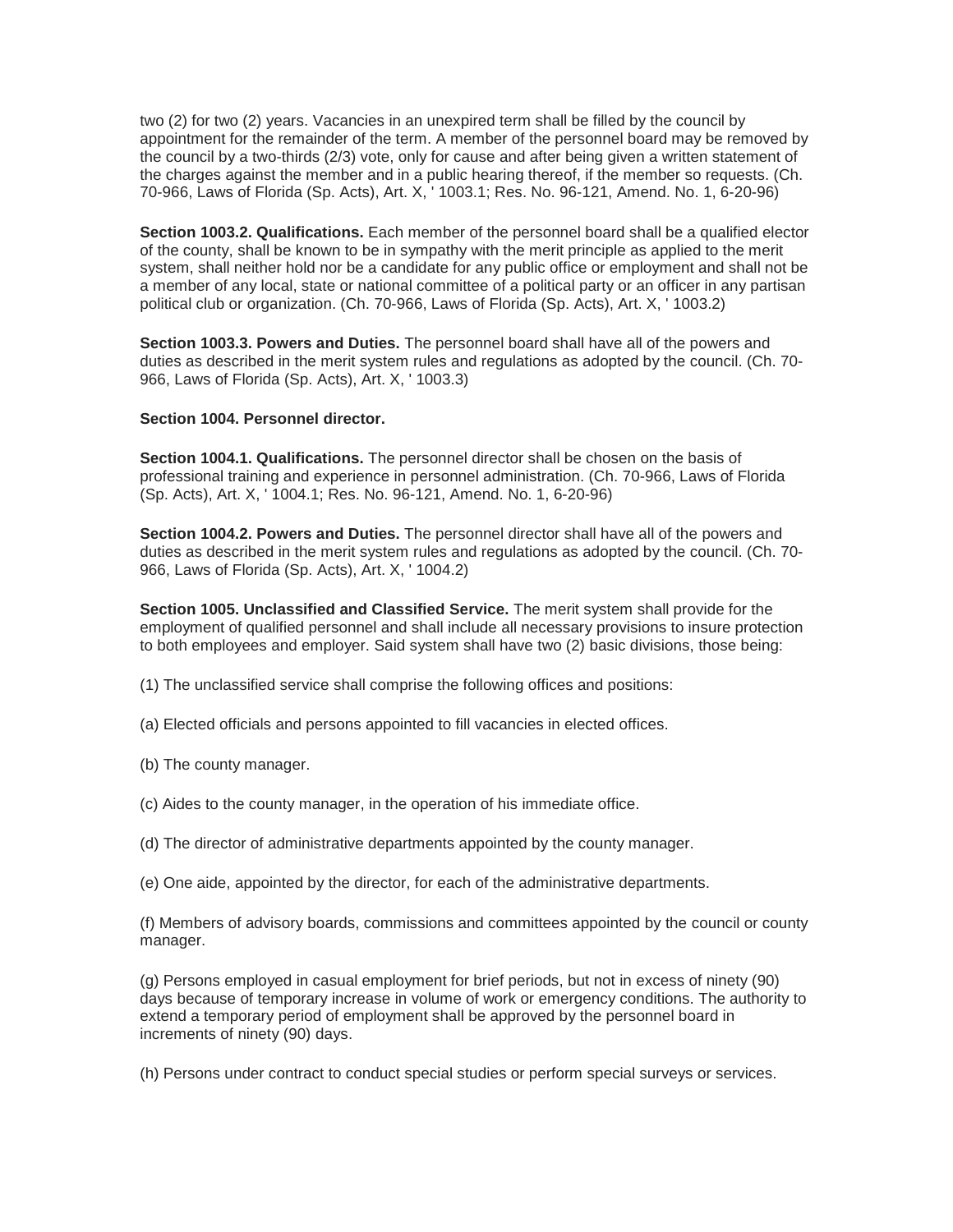- (i) Attorneys, physicians and dentists.
- (j) And such other managerial positions as shall be determined by the personnel board.

(2) The classified service shall comprise all positions not specifically included by this section.

(3) The determination of the personnel board shall be final as to whether offices and positions are under classified service. (Ch. 70-966, Laws of Florida (Sp. Acts), Art. X, ' 1005; Res. No. 76-89, Amend. No. 4, 9-16-76)

**Section 1006. Personnel Review.** Any person covered by the merit system shall be entitled to request a review by the personnel board of any action taken by the administration of the charter government pertaining to such person's employment or employment rights established under the rules and regulations of the merit system. (Ch. 70-966, Laws of Florida (Sp. Acts), Art. X, ' 1006; Res. No. 96-121, Amend. No. 1, 6-20-96)

**Section 1007. Employee Representatives.** Classified service employees as provided in the administrative code may elect annually, representatives who may attend the personnel board meetings to bring to the attention of the personnel board complaints, requests and considerations of the employees. (Ch. 70-966, Laws of Florida (Sp. Acts), Art X, ' 1007)

**Section 1008. Oaths.** For the purpose of the administration of the personnel provisions of this charter, any member of the personnel board shall have the power to administer oaths. (Ch. 70- 966, Laws of Florida (Sp. Acts), Art X, ' 1008; Res. No. 96-121, Amend. No. 1, 6-20-96)

**Section 1009. Amendment to Rules and Regulations.** A two-thirds (2/3) vote of the full council shall be required to amend the rules and regulations of the merit system. (Ch. 70. 966, Laws of Florida (Sp. Acts), Art. X, ' 1009)

**Section 1010. Retirement System.** All officers and employees of the charter government shall be covered by the "State and County Officers Retirement System" as provided by law. **(**Ch. 70- 966, Laws of Florida (Sp. Acts), Art. X, ' 1010**)**

**Section 1011. Adoption of Merit System.** The county manager shall be responsible for the preparation and presentation to the council of the proposed merit system complete with classification, pay plan or amendments thereto. The initial proposal shall be presented prior to the adoption of the first budget by the charter government. (Ch. 70-966, Laws of Florida (Sp. Acts), Art. X, ' 1011)

# **ARTICLE XI. FINANCE**

**Section 1101. Fiscal Year.** The fiscal year of the charter government shall begin on the first day of October of each year and shall end on the following thirtieth day of September. (Ch. 70-966, Laws of Florida (Sp. Acts), Art. XI, ' 1101)

**Section 1102. General.** All county operations shall operate under a unified and uniform budget system. All fees collected by officers and employees of the county shall be deposited in the county treasury and all officers and employees of the county shall be compensated by salaries, and no officer or employee of the county shall be compensated by fees. (Ch. 70-966, Laws of Florida (Sp. Acts), Art. XI, ' 1102)

#### **Section 1103. Budgets.**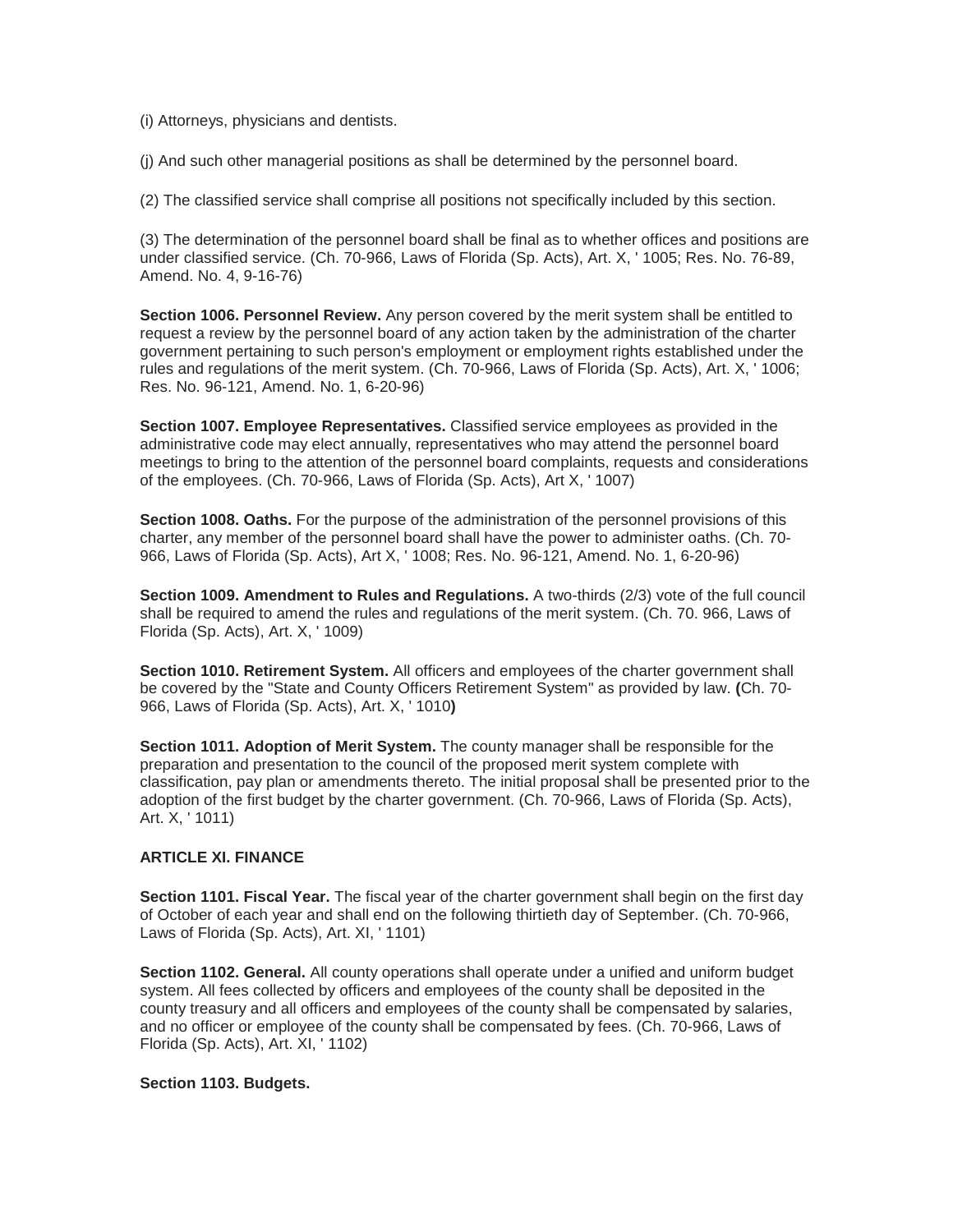**Section 1103.1. Detail.** Each county operation, pursuant to the budget call, shall submit to the finance department a detailed budget as may be required for the ensuing year's operation, plus such additional information as may be required by the director of finance. (Ch. 70-966, Laws of Florida (Sp. Acts), Art. XI, ' 1103.1)

**Section 1103.2. Total.** The director of finance under the supervision of the county manager shall prepare a budget call, compile all budget requests, prepare a tentative budget with comparative analysis from past years and submit the same to the council for final determination and approval. (Ch. 70-966, Laws of Florida (Sp. Acts), Art. XI, ' 1103.2)

**Section 1103.3. Review.** The council shall review the tentative budget as submitted by the county manager, together with the manager's recommendations and shall make such additions, deletions or changes as may be necessary to insure the proper funding of all operations of county government. The council shall take action to insure that the total budget provides sufficient funds on an annual basis for all agencies and departments to carry out their duties and functions as provided by the Constitution, laws of Florida and this charter. (Ch. 70-966, Laws of Florida (Sp. Acts), Art. XI, 1103.3)

**Section 1103.4. Reduction of Millage.** In the event that the council shall determine that the millage to be levied for county purposes in any year will be such that said millage together with all special district millages subject to the millage limitation fixed by Article VII, Section 9 of the Florida Constitution for county purposes will exceed that limitation, then the council shall have the power to reduce the millage requested by any or all of such districts after a public hearing so that the total shall not exceed the maximum millage for county purposes. (Ch. 70-966, Laws of Florida (Sp. Acts), Art. XI, ' 1103.4)

#### **Section 1104. Bonds.**

**Section 1104.1. Outstanding Bonds.** All outstanding bonds issued by former governments including the board of county commissioners of Volusia County and all special districts or authorities abolished or altered by this charter are obligations of the county government; however, payment of such obligations and the interest thereon shall be made solely from and charged solely against funds derived from the same sources from which such payment would have been made had this charter not become effective. (Ch. 70-966, Laws of Florida (Sp. Acts), Art. XI, ' 1104.1)

**Section 1104.2. Authority to Issue.** The charter government shall have the authority to issue any bonds, certificate of indebtedness or any form of tax anticipation certificates authorized by the Constitution which cities, counties or districts are empowered by law to issue. (Ch. 70-966, Laws of Florida (Sp. Acts), Art. XI, ' 1104.2)

**Section 1104.3. Bond Administration.** The charter government shall have the necessary authority to administer the collection of funds and the payments of amounts due on any bonds. (Ch. 70-966, Laws of Florida (Sp. Acts), Art. XI, ' 1104.4; renumbered Res. No. 96-121, Amend. No. 1, 6-20-96)

# **ARTICLE XII. CODE OF ETHICS**

**Section 1201. Generally.** The code of ethics as provided by general law shall have full effect on all employees and office holders under the charter government. Penalty for violation shall be provided by ordinance or as otherwise provided by general law. (Ch. 70-966, Laws of Florida (Sp. Acts), Art. XII; Res. No. 96-121, Amend. No. 1, 6-20-96)

#### **ARTICLE XIII. MISCELLANEOUS PROVISIONS**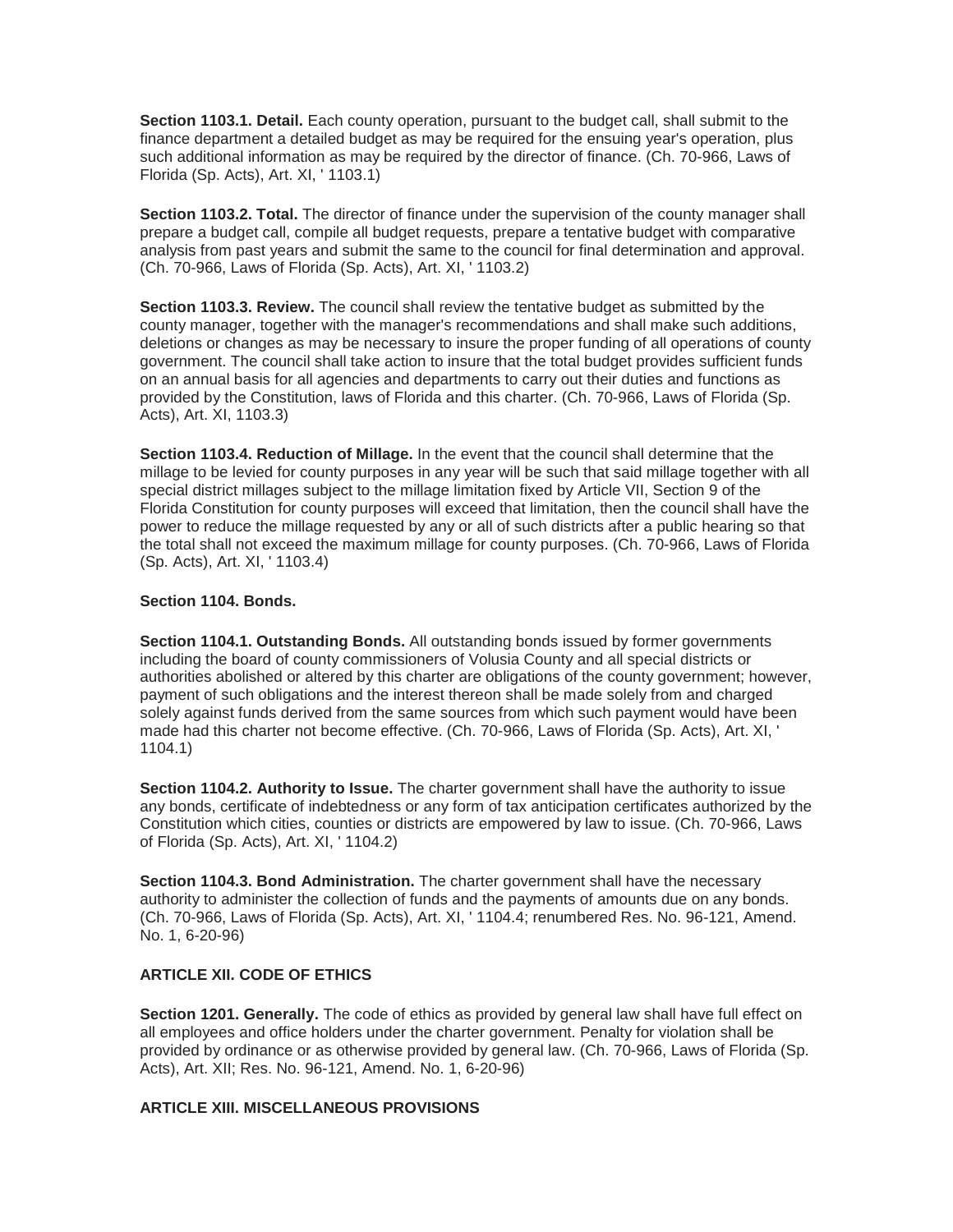**Section 1301. Effective Date.** This charter shall become law when approved by a majority of those electors voting on the matter in a special election to be held in the county under the provisions of the Constitution and laws of Florida. The charter government shall assume all powers and duties provided by this charter and not assumed under the provisions of Article XV of this charter on the first day of January, 1971, the effective date of this charter.

(Ch. 70-966, Laws of Florida (Sp. Acts), Art. XIII, § 1301)

#### **Section 1302. Amendment.**

**Section 1302.1. Amendment by Council.** The council, by a two-thirds (2/3) vote of its full membership, shall have the authority to propose amendments to this charter. (Ch. 70-966, Laws of Florida (Sp. Acts), Art. XIII, ' 1302.1)

**Section 1302.2. Amendment by Petition.** Amendments to this charter may be proposed by a petition signed by at least five (5) percent of the electors from each council district of the county. Any such petition shall be filed with the county manager and shall be executed and validated or invalidated by the supervisor of elections. (Ch. 70-966, Laws of Florida (Sp. Acts), Art. XIII, ' 1302.2)

**Section 1302.3. Amendment Referendum.** Any such amendment as proposed in section 1302.1 or 1302.2 shall be subject to referendum and notice of said referendum, together with the exact language of the proposed amendment, shall be published twice in a newspaper of general circulation in the county at least thirty (30) days prior to the referendum at the next general election. Passage of proposed amendments shall require approval of a majority of electors voting in said election. (Ch. 70-966, Laws of Florida (Sp. Acts), Art. XIII, ' 1302.3)

**Section 1303. Charter Review.** The charter review commission shall consist of the same number of persons and shall be appointed in the same manner as shall be provided by general law for the appointment of charter commissions in counties without charters. The commission shall be appointed at least once every ten (10) years to review the charter and ordinances of the county. The commission shall be appointed not more than eighteen (18) months prior to the next succeeding general election. The commission shall be funded by the council and shall be known as the "county charter review commission." It shall, within one (1) year from the date of its first meeting, present to the council any recommendations for amendment of the charter. After receipt of the charter review commission's recommendations, the council shall conduct a series of not less than three (3) public hearings on the recommended changes to the charter and shall thereafter schedule a referendum on the proposed charter amendment at the next general election.

**Section 1304. Effect on Local Laws.** All existing laws, ordinances, regulations and resolutions of the county shall remain operative except where inconsistent or in direct conflict with this charter. (Ch. 70-966, Laws of Florida (Sp. Acts), Art. XIII, ' 1304)

**Section 1305. Conflict of County Ordinances with Municipal Ordinances.** Except as otherwise provided by this charter, any county ordinance in conflict with a municipal ordinance shall not be effective within the municipality to the extent of such conflict, regardless of whether such municipal ordinance was adopted or enacted before or after the county ordinance. In the event a county ordinance and a municipal ordinance shall cover the same subject matter without conflict, then both the municipal ordinance and the county ordinance shall be effective, each being deemed supplemental to the other. (Ch. 70-966, Laws of Florida (Sp. Acts), Art. XIII, ' 1305; Res. No. 86-136, Amend. No. 3, 9-18-86; Res. No. 96-121, Amend. No. 1, 6-20-96)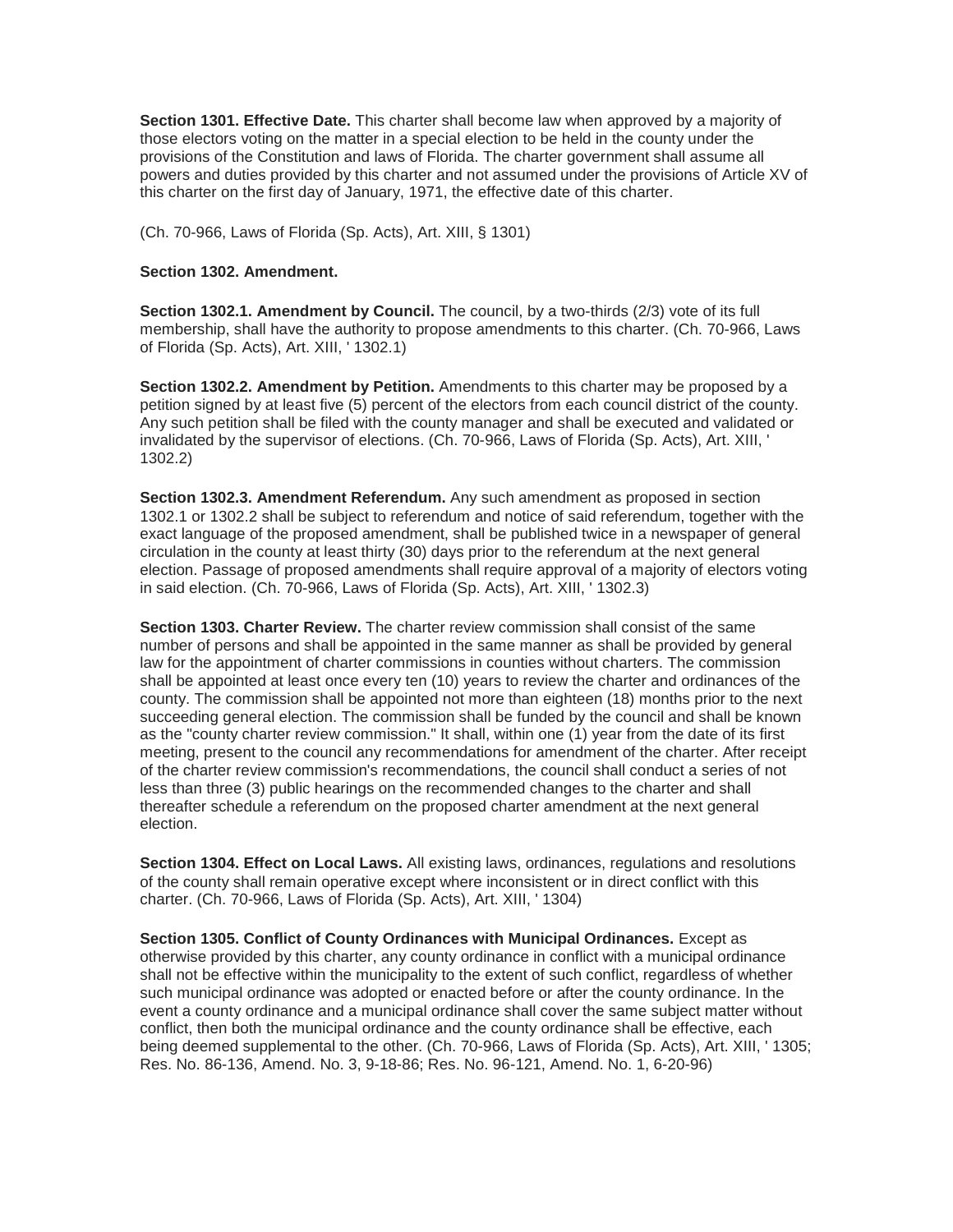**Section 1306. Legal Actions Involving the County.** In any legal action by or against the county, its departments, or officers or employees of their office or employment for the county, the county as a corporate body shall be the party named and shall appear and participate in the cause on behalf of the department, officer or employee in such cause. Wherever the tax collector, tax assessor, supervisor of elections, board of county commissioners or sheriff may or shall be parties to any legal action, the county shall be substituted as such defendant. (Ch. 70-966, Laws of Florida (Sp. Acts), Art. XIII ' 1306)

**Section 1307. Political Activities**. County officers and employees (except elected officers and members of the adjustment, advisory and regulatory boards) may participate in political campaigns only during off-duty hours and to the extent provided by general law. No leave of absence shall be granted to any person for the purpose of participating in any political campaign. All such persons shall retain the right to vote as they choose and to express their opinions on all political subjects and candidates. (Ch. 70-966, Laws of Florida (Sp. Acts), Art. XIII, ' 1307; Res. No. 96-121, Amend. No. 1, 6-20-96)

**Section 1308. Construction of Act**. If any part of this act is held invalid, the remainder thereof shall remain in full force and effect. (Ch. 70-966, Laws of Florida (Sp. Acts), Art. XIII, ' 1308; Res. No. 96-121, Amend. No. 1, 6-20-96)

**Section 1309. Ineligibility for Appointment**. No council member during the term for which elected or appointed, or for one (1) year thereafter, shall be eligible for appointment to any office, position or employment in the charter government which carries compensation. (Ch. 70-966, Laws of Florida (Sp. Acts), Art. XIII, ' 1310; renumbered Res. No. 96-121, Amend. No. 1, 6-20-96)

**Section 1310. Voting Regulations**. The number of members, or votes necessary to satisfy any required fractional proportion of membership, or votes for the purpose of establishing a quorum, or taking any action of the council or other board or body of county government, shall mean that whole number of members or votes which incorporates any fractional portion of a vote or members. (Ch. 70-966, Laws of Florida (Sp. Acts), Art. XIII, ' 1311; renumbered Res. No. 96-121, Amend. No. 1, 6-20-96)

**Section 1311. Repeal.** (Res. No. 96-121, Amend. No. 1, 6-20-96)

**Section 1311.1. Petition.** The Volusia County charter may be repealed in the following manner:

(1) By filing with the county manager a petition to the county council requesting the repeal of the Volusia County charter and that a charter repeal commission be appointed in accordance with section 1311.2 of this charter; and signed by such number of registered electors of Volusia County as shall represent among such signers all of the following:

(a) Fifteen percent (15%) of the electors of Volusia County, Florida as of the date of the filing of the petition.

(b) Fifteen percent (15%) of the electors residing in each of such numbers of the voting precincts of Volusia County as shall together be the residence of not less than a majority of the registered electors of Volusia County as of the date of the filing of the petition.

(2) This petition shall be validated or invalidated by the department of elections pursuant to the general law for validating initiative petitions and the results certified to the county council by the director of that department. (Res. No. 76-89, Amend. No. 1, 9-16-76; Res. No. 96-121, Amend. No. 1, 6-20-96)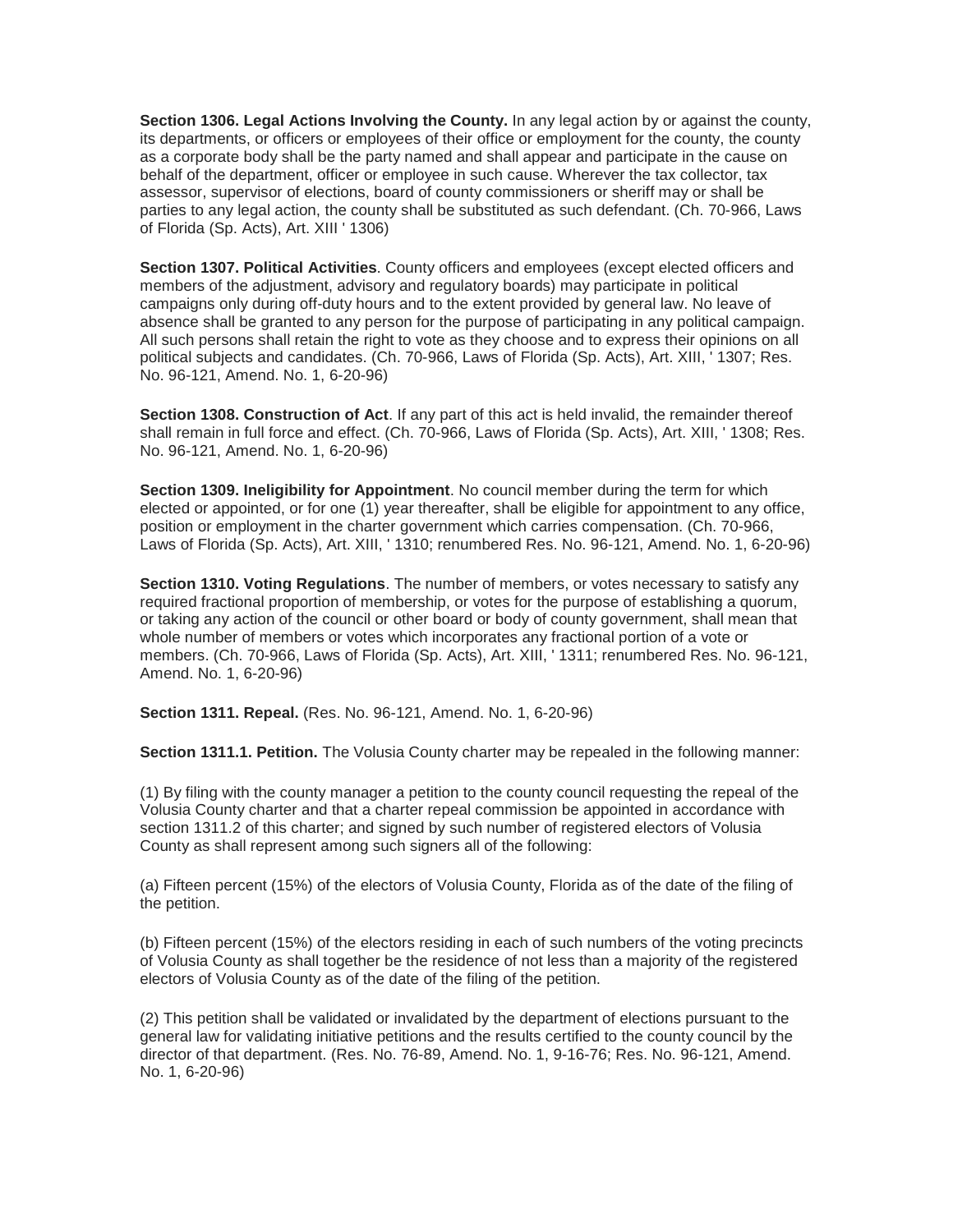**Section 1311.2. Volusia County Charter Repeal Commission**. The Volusia County charter repeal commission shall be appointed by the Volusia County legislative delegation in the same number and manner as shall be provided by general law for the appointment of charter commissions in counties without charters. The commission shall be appointed not more than eighteen (18) months prior to the next succeeding general election. The commission shall be funded by the council and shall be known as the "county charter repeal commission." It shall, within one (1) year from the date of its first meeting, present to the council any recommendations for a new form of government, including a transition procedure from the charter form of government to the new government in the event voters decide to repeal the charter in an election called for that purpose. After receipt of the charter repeal commission's recommendations, the council shall conduct a series of not less than three (3) public hearings on the recommendations and shall thereafter submit the recommendations to the legislative delegation for the purpose of seeking legislative approval of a referendum on the proposals of the charter repeal commission at the next general election. (Res. No. 76-89, Amend. No. 1, 9-16-76; Res. No. 96-121, Amend. No. 1, 6-20-96)

**Section 1311.3. Repeal Referendum.** The legislative act approved by the legislature of the State of Florida calling a referendum on the proposals of the charter repeal commission shall contain all the provisions necessary to specify the language which shall appear on the ballot and all transitional provisions necessary for the implementation of those recommendations.

At such a referendum, a majority vote against the recommendations of the charter repeal commission shall prevent the appointment of a charter repeal commission from being considered by the county council or the legislative delegation again for a period of two (2) years from the date of the referendum on the recommendation of the repeal commission. (Res. No. 76-89, Amend. No. 1, 9-16-76; Res. No. 96-121, Amend. No. 1, 6-20-96)

**Section 1313. Water Policy Review Commission.** Given the critical interest in protecting water resources for Volusia County citizens, the formation of the Volusian Water Alliance and the designation of significant portions of Volusia county as a water resource caution area by the St. Johns River Water Management District, the county council shall convene and fund a water policy review commission no later than May 1, 2001. The commission shall have the power and the duty to:

(1) evaluate the progress of the Volusian Water Alliance or successors thereto;

(2) evaluate the status of applicable water plans, with specific attention to the following, but not limited to, aquifer protection, minimum flows and levels, water recharge, wellfield management and alternative water supply planning; and

(3) propose amendments to the charter, as needed, to ensure that an adequate supply of affordable, potable and sustainable water will be available to all citizens within the county. The commission may perform only those functions directly related to the issue of water policy in Volusia County.

The commission shall be composed of a minimum of seven (7) and a maximum of fifteen (15) members to be selected by the council.

The commission shall hold an organizational meeting on or before June 30, 2001. The commission shall issue a report to the county council on or before June 30, 2002 with recommendations for any action to be taken by the council or any recommendations for amendment to the charter. After receipt of any recommendations to amend the charter, the council shall conduct not less than three (3) public hearings on the recommended changes to the charter and shall thereafter schedule a referendum on the proposed charter amendment at the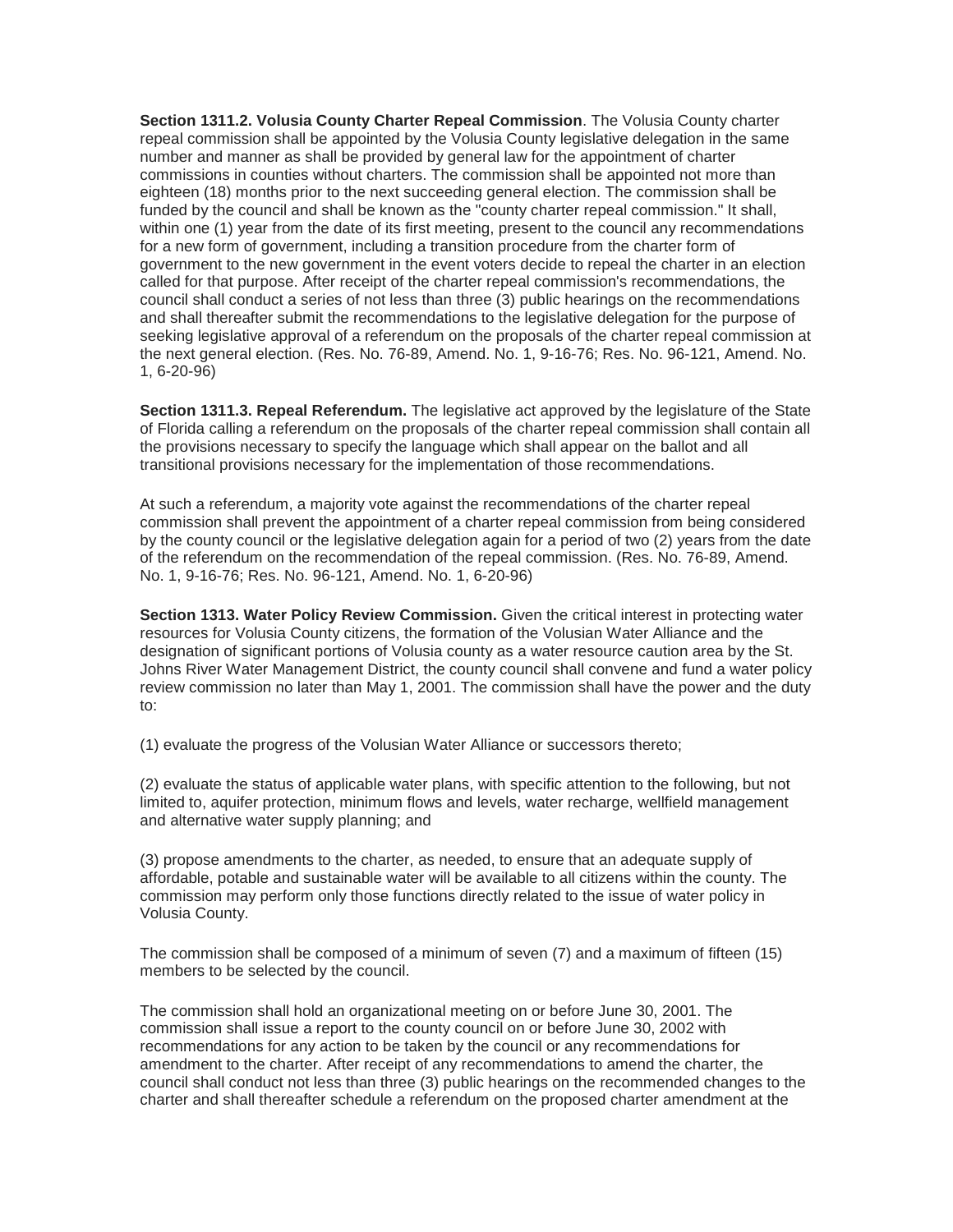next general election. At the conclusion of the general election in 2002, the commission shall no longer have any authority through the charter. This section shall stand repealed at such time. (Res. No. 96-121, Amend. No. 6, 6-20-96)

# **ARTICLE XIV SPECIAL TAX DISTRICTS AND AUTHORITIES**

**Section 1401. East Volusia Navigation District.** The functions, duties and obligations of the East Volusia Navigation District as provided in Chapter 37-18967, Laws of Florida as amended are hereby transferred and vested in the charter government and said district shall cease to exist on the effective date of this charter and said act is hereby repealed. (Ch. 70-966, Laws of Florida (Sp. Acts), Art. XIV, ' 1401)

**Section 1402. Halifax Area Research Commission.** The functions, responsibilities, duties and obligations of the Halifax Area Research Commission as provided in Chapter 59-1950, Laws of Florida as amended are hereby repealed. (Ch. 70-966, Laws of Florida (Sp. Acts), Art. XIV, ' 1402)

**Section 1403. Halifax Drainage District.** The functions, responsibilities, duties and obligations of the Halifax Drainage District as provided in Chapter 19-7968, Laws of Florida as amended are hereby transferred and vested in the charter government and said district shall cease to exist on the effective date of this charter and said act is hereby repealed. (Ch. 70-966, Laws of Florida (Sp. Acts), Art. XIV, ' 1403).

**Section 1404. Halifax River Waterways Improvement District.** The functions, responsibilities, duties and obligations of the Halifax River Waterways Improvement District as provided in Chapter 53-29596, Laws of Florida as amended are hereby transferred and vested in the charter government and said district shall cease to exist on the effective date of this charter and said act is hereby repealed. (Ch. 70-966, Laws of Florida (Sp. Acts), Art. XIV, ' 1404)

**Section 1405. Lake Ashby Drainage District.** The functions, responsibilities, duties and obligations of the Lake Ashby Drainage District as provided in Chapter 18-7760, Laws of Florida are hereby transferred and vested in the charter government and said district shall cease to exist on the effective date of this charter and said act is hereby repealed. (Ch. 70-966, Laws of Florida (Sp. Acts), Art. XIV, ' 1405)

**Section 1406. New Smyrna Inlet District.** The functions, responsibilities, duties and obligations of the New Smyrna Inlet District as provided in Chapter 25-10448, Laws of Florida as amended are hereby transferred and vested in the charter government and said district shall cease to exist on the effective date of this charter and said act is hereby repealed. (Ch. 70-966, Laws of Florida (Sp. Acts), Art. XIV, ' 1406)

**Section 1407. North Ormond Drainage District.** The functions, responsibilities, duties and obligations of the North Ormond Drainage District as provided in Chapter 27-12107, Laws of Florida are hereby transferred and vested in the charter government and said district shall cease to exist on the effective date of this charter and said act is hereby repealed. (Ch. 70-966, Laws of Florida (Sp. Acts), Art. XIV, ' 1407)

**Section 1408. Northeast Volusia Development Authority.** The functions, responsibilities, duties and obligations of the Northeast Volusia Development Authority as provided in Chapter 61- 02977, Laws of Florida are hereby transferred and vested in the charter government and said authority shall cease to exist on the effective date of this charter and said act is hereby repealed. (Ch. 70-966, Laws of Florida (Sp. Acts), Art. XIV, ' 1408)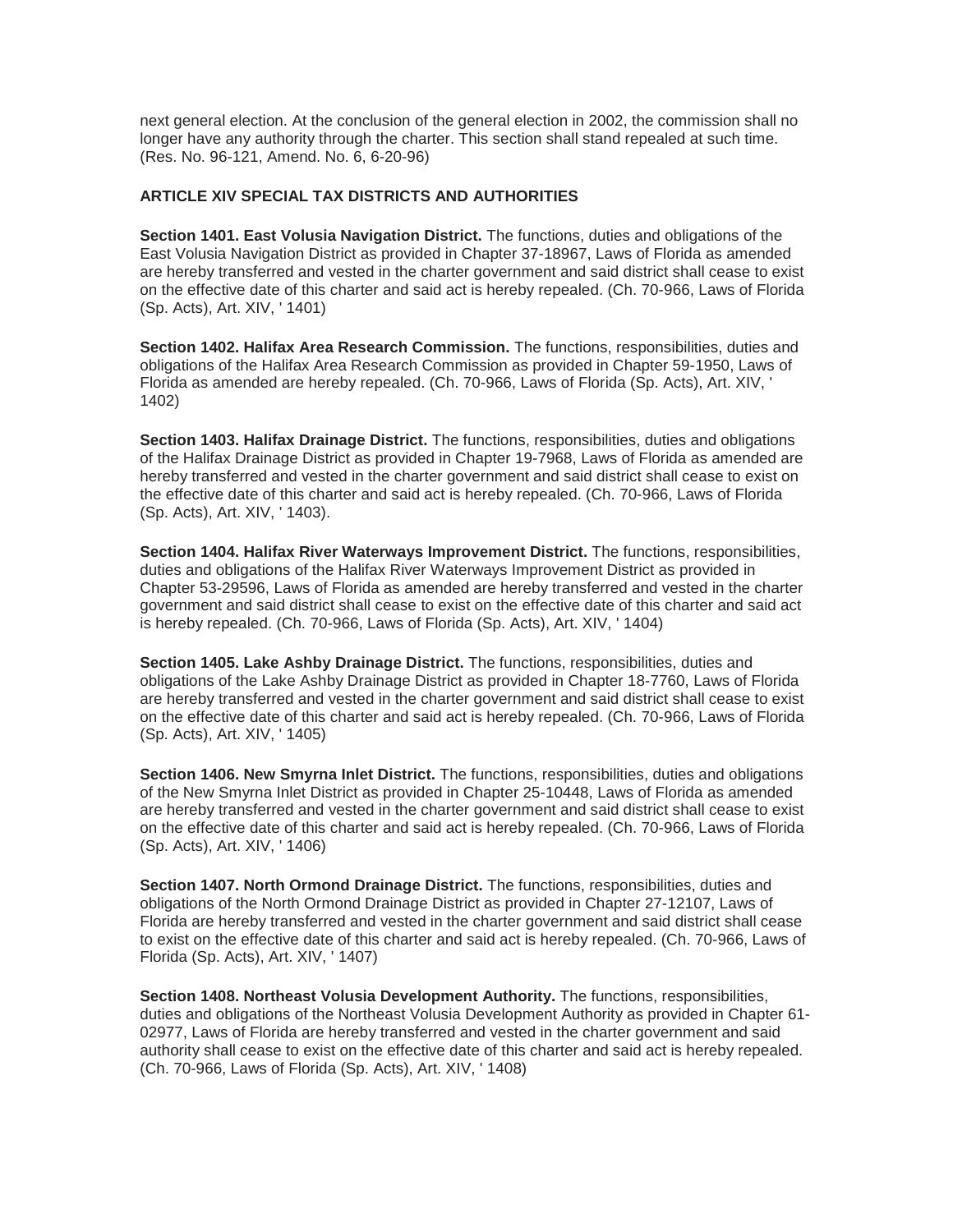**Section 1409. South County Drainage District.** The functions, responsibilities, duties and obligations of the South County Drainage District as provided in Chapter 67-1022, Laws of Florida are hereby transferred and vested in the charter government and said district shall cease to exist on the effective date of this charter and said act is hereby repealed. (Ch. 70-966, Laws of Florida (Sp. Acts), Art. XIV, ' 1409)

**Section 1410. Turnbull Hammock Drainage District.** The functions, responsibilities, duties and obligations of the Turnbull Hammock Drainage District as provided in Chapter 17-7611, Laws of Florida as amended are hereby transferred and vested in the charter government and said district shall cease to exist on the effective date of this charter and said act is hereby repealed. (Ch. 70- 966, Laws of Florida (Sp. Acts), Art. XIV, ' 1410)

**Section 1411. Volusia County Sanitary District.** The functions, responsibilities, duties and obligations of the Volusia County Sanitary District as provided in Chapter 53-29587, Laws of Florida are hereby transferred and vested. in the charter government and said district shall cease to exist on the effective date of this charter and said act is hereby repealed. (Ch. 70-966, Laws of Florida (Sp. Acts), Art. XIV, ' 1411)

**Section 1412. Volusia County Water and Sewer District.** The functions, responsibilities, duties and obligations of the Volusia County Water and Sewer District as provided in Chapter 59-1951, Laws of Florida are hereby transferred and vested in the charter government and said district shall cease to exist on the effective date of this charter and said act is hereby repealed. (Ch. 70- 966, Laws of Florida (Sp. Acts), Art. XIV, ' 1412)

**Section 1413. Volusia County Water . District.** The functions, responsibilities, duties and obligations of the Volusia County Water District as provided in Chapter 51-27960, Laws of Florida are hereby transferred and vested in the charter government and said district shall cease to exist on the effective date of this charter and said act is hereby repealed. (Ch. 70-966, Laws of Florida (Sp. Acts), Art. XIV, ' 1413)

**Section 1414. Water Conservation and Control Authority.** The functions, responsibilities, duties and obligations of the Water Conservation and Control Authority as provided in Chapter 63-1019, Laws of Florida are hereby transferred and vested in the charter government and said authority shall cease to exist on the effective date of this charter and said act is hereby repealed. (Ch. 70-966, Laws of Florida (Sp. Acts), Art. XIV, ' 1414)

**Section 1415. Daytona Beach Special Road and Bridge District.** The functions, responsibilities, duties and obligations of the Daytona Beach Special Road and Bridge District as provided in Chapter 25-11783, Laws of Florida as amended are hereby transferred and vested in the charter government and said district shall cease to exist on October 1, 1971, and said act is thereupon repealed. (Ch. 70-966, Laws of Florida (Sp. Acts), Art. XIV, ' 1415)

**Section 1416. DeLand-Lake Helen Special Road and Bridge District.** The functions, responsibilities, duties and obligations of the DeLand-Lake Helen Special Road and Bridge District as provided in Chapter 25-11275, Laws of Florida as amended are hereby transferred and vested in the charter government and said district shall cease to exist on October 1, 1971, and said act is thereupon repealed. (Ch. 70-966, Laws of Florida (Sp. Acts), Art. XIV, ' 1416)

**Section 1417. DeLeon Springs-Glenwood Special Road and Bridge District.** The functions, responsibilities, duties and obligations of the DeLeon Springs-Glenwood Special Road and Bridge District as provided in Chapter 27-13493, Laws of Florida as amended are hereby transferred and vested in the charter government and said district shall cease to exist on the effective date of this charter and said act is hereby repealed. (Ch. 70-966, Laws of Florida (Sp. Acts), Art. XIV, ' 1417)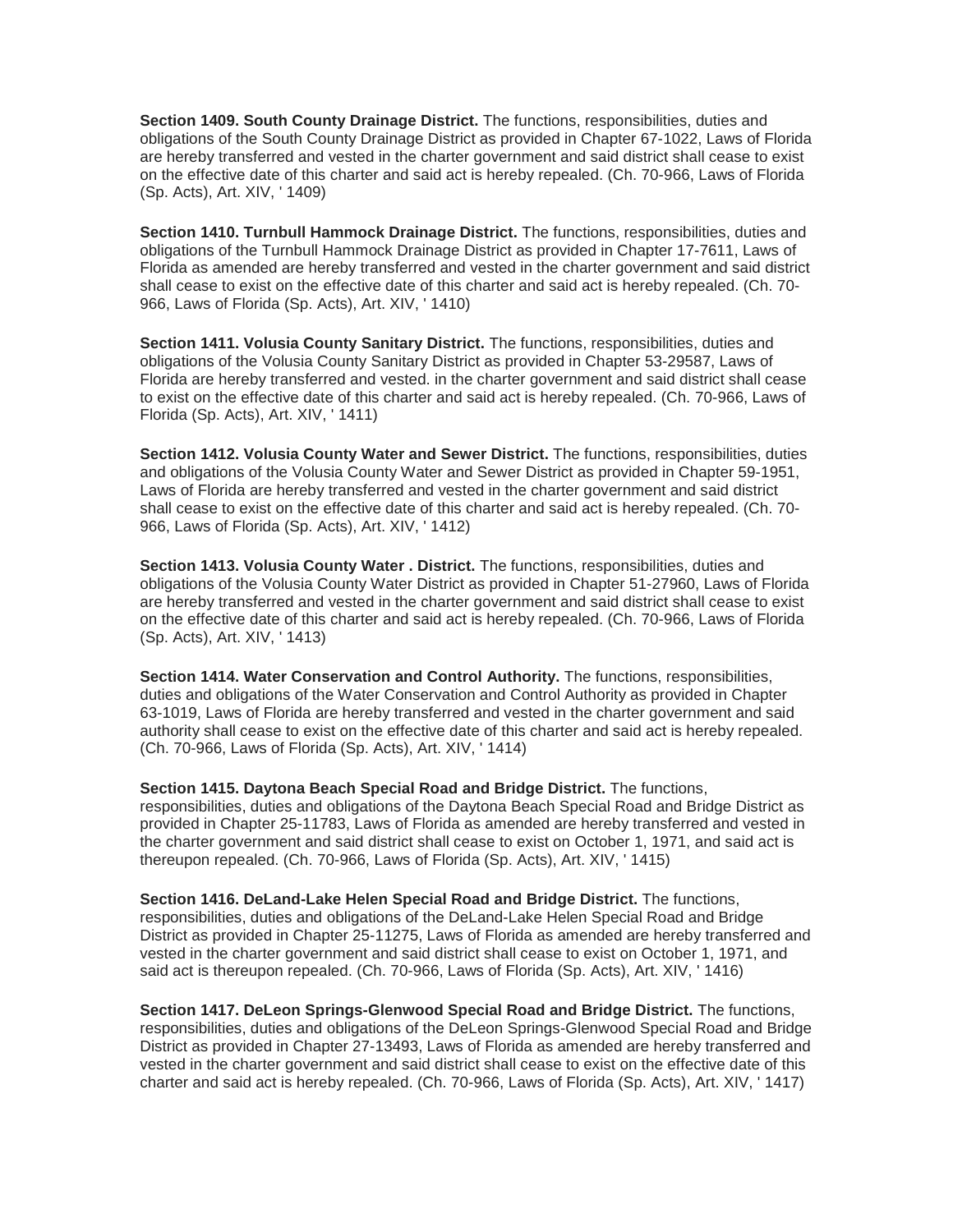**Section 1418. DeLeon Springs-Seville Special Road and Bridge District.** The functions, responsibilities, duties and obligations of the DeLeon Springs-Seville Special Road and Bridge District as provided in Chapter 21-8851, Laws of Florida as amended are hereby transferred and vested in the charter government and said district shall cease to exist on October 1, 1971**,** and said act is thereupon repealed. (Ch. 70-966, Laws of Florida (Sp. Acts), Art. XIV, ' 1418)

**Section 1419. Halifax-St. Johns River Road and Bridge District**. The functions, responsibilities, duties and obligations of the Halifax-St. Johns River Road and Bridge District as provided in Chapter 27-498, Laws of Florida as amended are hereby transferred and vested in the charter government and said district shall cease to exist on the effective date of this charter and said act is hereby repealed. (Ch. 70-966, Laws of Florida (Sp. Acts), Art. XIV, ' 1419)

**Section 1420. Halifax Special Road and Bridge District.** The functions, responsibilities, duties and obligations of the Halifax Special Road and Bridge District as provided in Chapter 27-13514, Laws of Florida as amended are hereby transferred and vested in the charter government and said district shall cease to exist on October 1, 1971, and said act is thereupon repealed. (Ch. 70- 966, Laws of Florida (Sp. Acts), Art. XIV, ' 1420)

**Section 1421. Lake Helen-Osteen Special Road and Bridge District.** The functions, responsibilities, duties and obligations of the Lake Helen-Osteen Special Road and Bridge District as provided in Chapter 23-9654, Laws of Florida as amended are hereby transferred and vested in the charter government and said district shall cease to exist on the effective date of this charter and said act is hereby repealed. (Ch. 70-966, Laws of Florida (Sp. Acts), Art. XIV, ' 1421)

**Section 1422. New Smyrna-Coronado Beach Special Road and Bridge District.** The functions, responsibilities, duties and obligations of the New Smyrna-Coronado Beach Special Road and Bridge District as provided in Chapter 27-13497, Laws of Florida as amended are hereby transferred and vested in the charter government and said district shall cease to exist on the effective date of this charter and said act is hereby repealed. (Ch. 70-966, Laws of Florida (Sp. Acts), Art. XIV, ' 1422)

**Section 1423. New Smyrna Beach Special Road and Bridge District**. The functions, responsibilities, duties and obligations of the New Smyrna Beach Special Road and Bridge District as provided in Chapter 19-8205, Laws of Florida as amended are hereby transferred and vested in the charter government and said district shall cease to exist on the effective date of this charter and said act is hereby repealed. (Ch. 70-966, Laws of Florida (Sp. Acts), Art. XIV, ' 1423)

**Section 1424. Orange City-Enterprise Special Road and Bridge District.** The functions, responsibilities, duties and obligations of the Orange City-Enterprise Special Road and Bridge District as provided in Chapter 23-9653, Laws of Florida as amended are hereby transferred and vested in the charter government and said district shall cease to exist on October 1, 1971, and said act is thereupon repealed. (Ch. 70-966, Laws of Florida (Sp. Acts), Art. XIV, ' 1424)

**Section 1425. Orange City-Lake Helen Special Road and Bridge District.** The functions, responsibilities, duties and obligations of the Orange City-Lake Helen Special Road and Bridge District as provided in Chapter 27-13496 Laws of Florida as amended are hereby transferred and vested in the charter government and said district shall cease to exist on October 1, 1971, and said act is thereupon repealed. (Ch. 70-966, Laws of Florida (Sp. Acts), Art. XIV, ' 1425)

**Section 1426. Osteen-Enterprise Special Road and Bridge District.** The functions, responsibilities, duties and obligations of the Osteen-Enterprise Special Road and Bridge District as provided in Chapter 29-14447, Laws of Florida as amended are hereby transferred and vested in the charter government and said district shall cease to exist on the effective date of this charter and said act is hereby repealed. (Ch. 70-966, Laws of Florida (Sp. Acts), Art. XIV, ' 1426)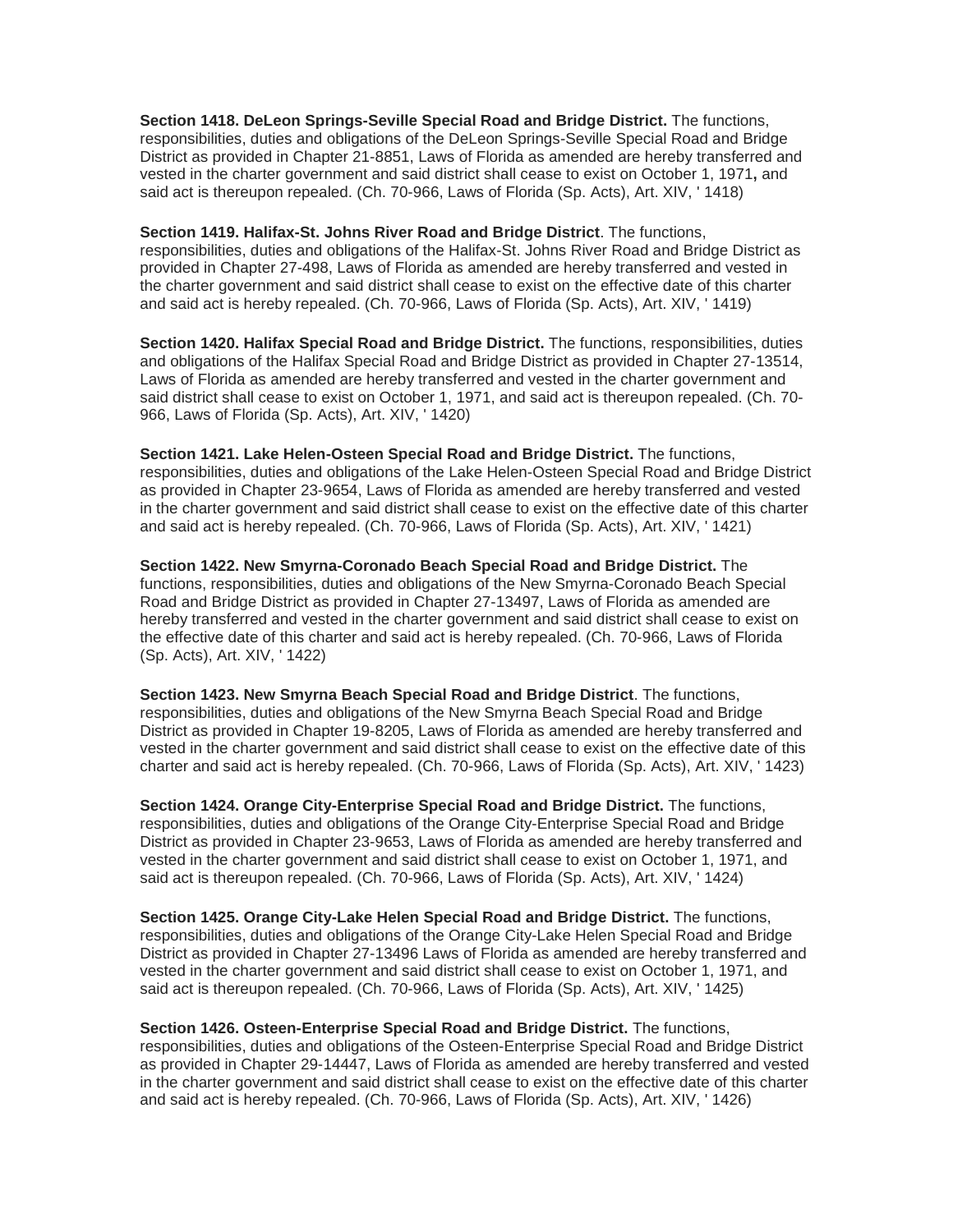**Section 1427. Osteen-Maytown, Oak Hill Special Road and Bridge District.** The functions, responsibilities, duties and obligations of the Osteen-Maytown, Oak Hill Special Road and Bridge District as provided in Chapter 27-13491, Laws of Florida as amended are hereby transferred and vested in the charter government and said district shall cease to exist on the effective date of this charter and said act is hereby repealed. (Ch. 70-966, Laws of Florida (Sp. Acts), Art. XIV, ' 1427)

**Section 1428. Port Orange-inlet Special Road and Bridge District.** The functions, responsibilities, duties and obligations of the Port Orange-Inlet Special Road and Bridge District as provided in Chapter 27-13492, Laws of Florida as amended are hereby transferred and vested in the charter government and said district shall cease to exist on the effective date of this charter and said act is hereby repealed. (Ch. 70-966, Laws of Florida (Sp. Acts), Art. XIV, ' 1428)

**Section 1429. Port Orange-South Peninsula Special Road and Bridge District.** The functions, responsibilities, duties and obligations of the Port Orange south Peninsula Special Road and Bridge District as provided in Chapter 49-26288, Laws of Florida as amended are hereby transferred and vested in the charter government and said district shall cease to exist on the effective date of this charter and said act is hereby repealed. (Ch. 70-966, Laws of Florida (Sp. Acts), Art. XIV, ' 1429)

**Section 1430. Port Orange Special Road and Bridge District.** The functions, responsibilities, duties and obligations of the Port Orange Special Road and Bridge District as provided in Chapter 41-21057, Laws of Florida as amended are hereby transferred and vested in the charter government and said district shall cease to exist on the effective date of this charter and said act is hereby repealed. (Ch. 70-966, Laws of Florida (Sp. Acts), Art. XIV, ' 1430)

**Section 1431. Special Road and Bridge District.** The functions, responsibilities, duties and obligations of the Special Road and Bridge District as provided in Chapter 61-2973, Laws of Florida as amended are hereby transferred and vested in the charter government and said district shall cease to exist on the effective date of this charter and said act is hereby repealed. (Ch. 70- 966, Laws of Florida (Sp. Acts), Art. XIV, ' 1431)

**Section 1432. Turnbull Special Road and Bridge District.** The Turnbull Special Road and Bridge District, Chapter 23-9051, Laws of Florida as amended is hereby amended by adding a new section to read:

Section **Example 3** The Turnbull Special Road and Bridge District shall continue in effect with all necessary powers, including the power to levy taxes and special assessments, solely for the purpose of fulfilling the contractual obligations of the district to the holders of bonds or certificates of indebtedness and to the former state road department of Florida (now the department of transportation), including lease purchase agreements which exist on the effective date of this act or thereafter arise from such existing contracts, bonds, certificates or agreements. All other powers or duties and all real or personal property not included in the performance of such contracts, bonds, certificates or agreements are hereby transferred and vested in the charter government on October 1, 1971. From and after October 1, 1971, said district shall not levy any tax, special assessment or millage for any purpose except as herein above expressly authorized. (Ch. 70-966, Laws of Florida (Sp. Acts), Art. XIV, ' 1432)

**Section 1433. Special Road and Bridge Districts; Transfer of Assets, etc.** Upon the abolishment of each and every special road and bridge district by this charter, all assets, rightsof-way of public roads and bridges and all agreements, including lease-purchase agreements between such district and the former state road department, now the department of transportation of Florida, shall become vested in the county of Volusia and the county of Volusia shall automatically become a party to all such agreements in lieu of said districts and shall be entitled